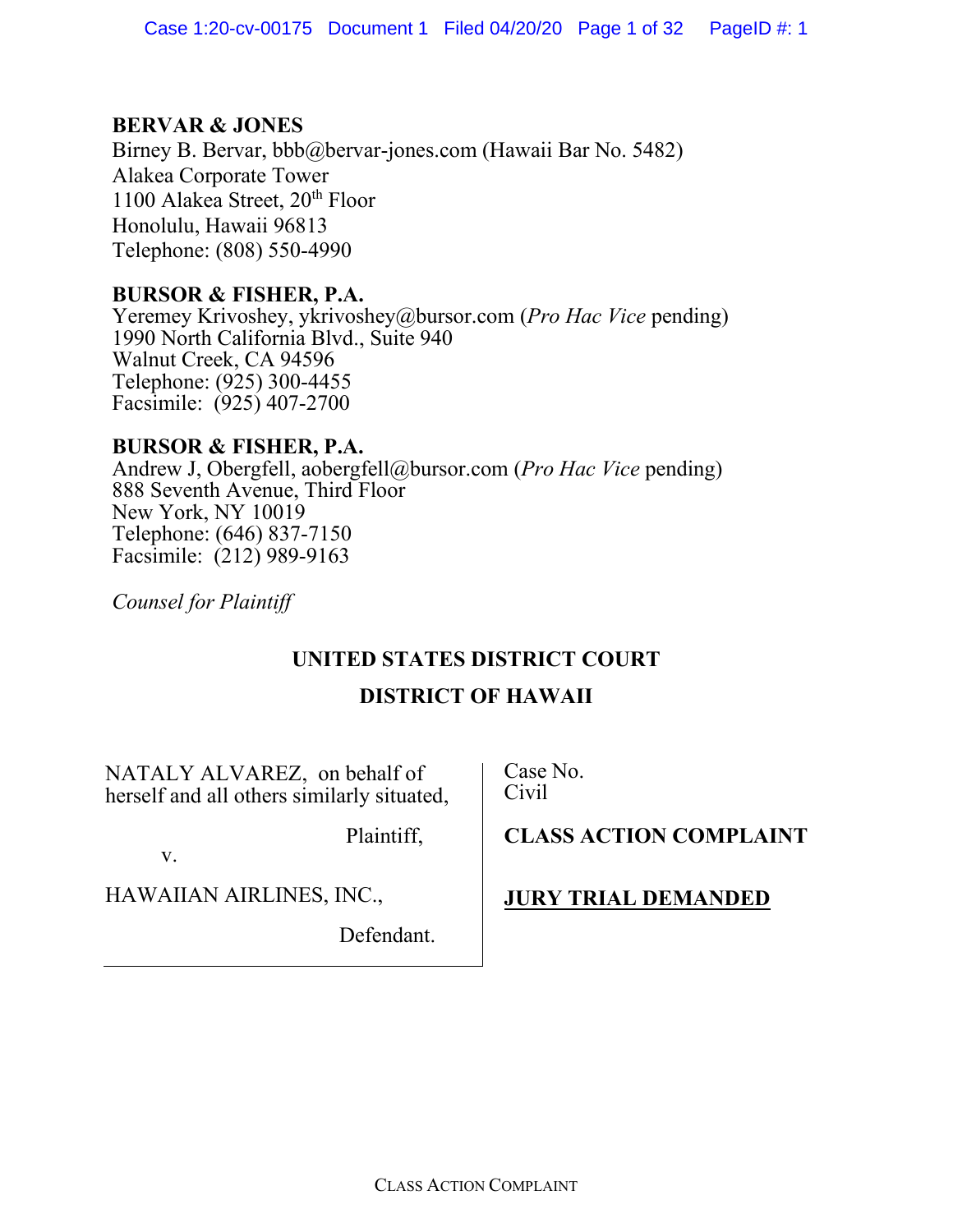Plaintiff Nataly Alvarez ("Plaintiff"), individually and on behalf of all others similarly situated, alleges the following on the investigation of her counsel and upon information and belief, except as to Plaintiff's allegations regarding her own actions which are based on personal knowledge.

# **NATURE OF THE ACTION AND FACTS COMMON TO ALL CLAIMS**

1. This is a class action lawsuit regarding Defendant Hawaiian Airlines, Inc.'s ("Hawaiian" or "Defendant") failure to provide full refunds to customers whose flights were cancelled as a result of the coronavirus, or COVID-19.

2. Given the outbreak of the coronavirus, Defendant has cancelled a vast percentage of their international and United States flights. However, Defendant has, to date, refused to issue refunds for flights that Defendant cancelled.

3. The United States Department of Transportation ("DOT") has "issued an Enforcement Notice clarifying, in the context of the 2019 Novel Coronavirus (COVID-19) public health emergency, that U.S. and foreign airlines **remain obligated to provide a prompt refund to passengers** for flights to, within, or from the United States when the carrier cancels the passenger's scheduled flight or makes a significant schedule change and the passenger chooses not to accept the alternative offered by the carrier. The obligation of airlines to provide refunds, including the ticket price and any optional fee charged for services a passenger is unable to use, does not cease when the flight disruptions are outside of the carrier's control (e.g., a result of government restrictions)."<sup>1</sup> Indeed, the DOT's Enforcement Notice makes perfectly clear that offering "vouchers or credits for

<sup>&</sup>lt;sup>1</sup> DEP'T OF TRANSP., U.S DEPARTMENT OF TRANSPORTATION ISSUES ENFORCEMENT NOTICE CLARIFYING AIR CARRIER REFUND REQUIREMENTS, GIVEN THE IMPACT OF COVID-19 (Apr. 3, 2020), https://www.transportation.gov/briefing-room/us- department-transportation-issues-enforcement-notice-clarifying-air-carrier-refund (last accessed Apr. 10, 2020) (hereinafter "DOT NOTICE") (emphasis added).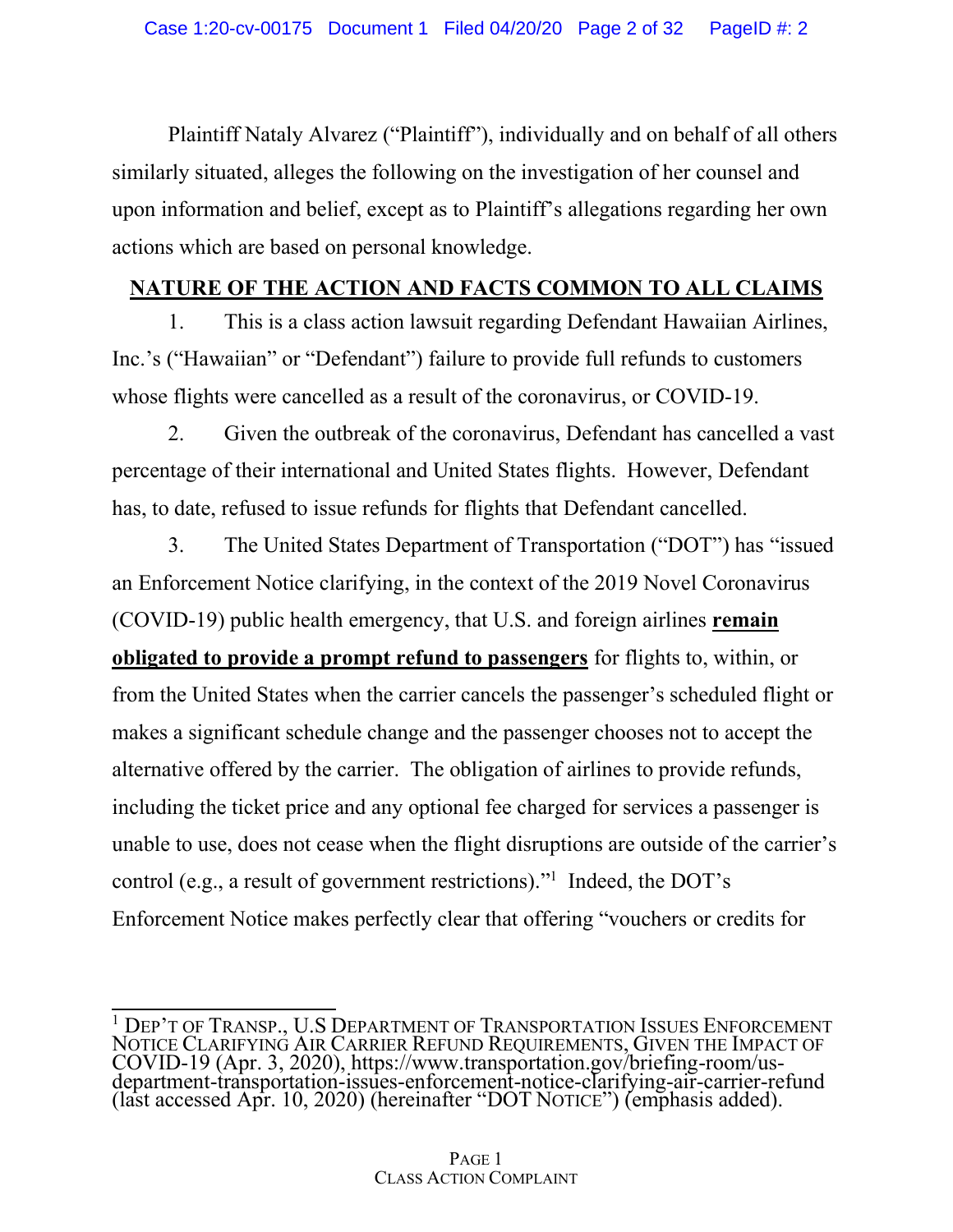future travel" is not an adequate or appropriate substitute for airlines' obligations to offer refunds for cancelled flights.<sup>2</sup>

4. Hawaiian is among the largest airlines in the United States and focuses heavily on travel between mainland United States and Hawaii, as well destinations in Asia and the South Pacific. In 2019, Hawaiian carried over 11 million passengers.<sup>3</sup> Hawaiian's business was disrupted as a result of governmentmandated restrictions on travel in response to the coronavirus. 4

5. Defendant Hawaiian announced in April 2020 that it was "reducing its scheduled service systemwide by 95 percent through April 2020," with the "likelihood of similar reductions in May."<sup>5</sup>

6. Plaintiff, like many other travelers, was scheduled to fly with Hawaiian from Los Angeles to Maui.

7. Plaintiff's flight was cancelled by Hawaiian due to the coronavirus travel restrictions.

8. In the cancellation e-mail to Plaintiff, Hawaiian claimed that Plaintiff could request a refund online. She was told that she would receive an e-mail once her refund had been processed.

9. Hawaiian also represents in its Domestic Contract of Carriage that a customer is entitled to a refund when Hawaiian cancels a customer's flight. Rule

<sup>2</sup> *See id*.

<sup>&</sup>lt;sup>3</sup> HAWAIIAN AIRLINES REPORTS DECEMBER, FOURTH QUARTER AND FULL YEAR

<sup>2019</sup> TRAFFIC STATISTICS,<br>https://newsroom.hawaiianairlines.com/releases/hawaiian-airlines-reports-<br>december-fourth-quarter-and-full-year-2019-traffic-statistics (last accessed Apr.<br>16, 2020).

<sup>4</sup> HAWAIIAN AIRLINES MARCH AND FIRST QUARTER 2020 TRAFFIC STATISTICS

REFLECTS OF COVID-19,<br>https://newsroom.hawaiianairlines.com/releases/hawaiian-airlines-march-and-first-<br>quarter-2020-traffic-statistics-reflect-effects-of-covid-19 (last accessed Apr. 16,<br>2020).

<sup>5</sup> *Id.*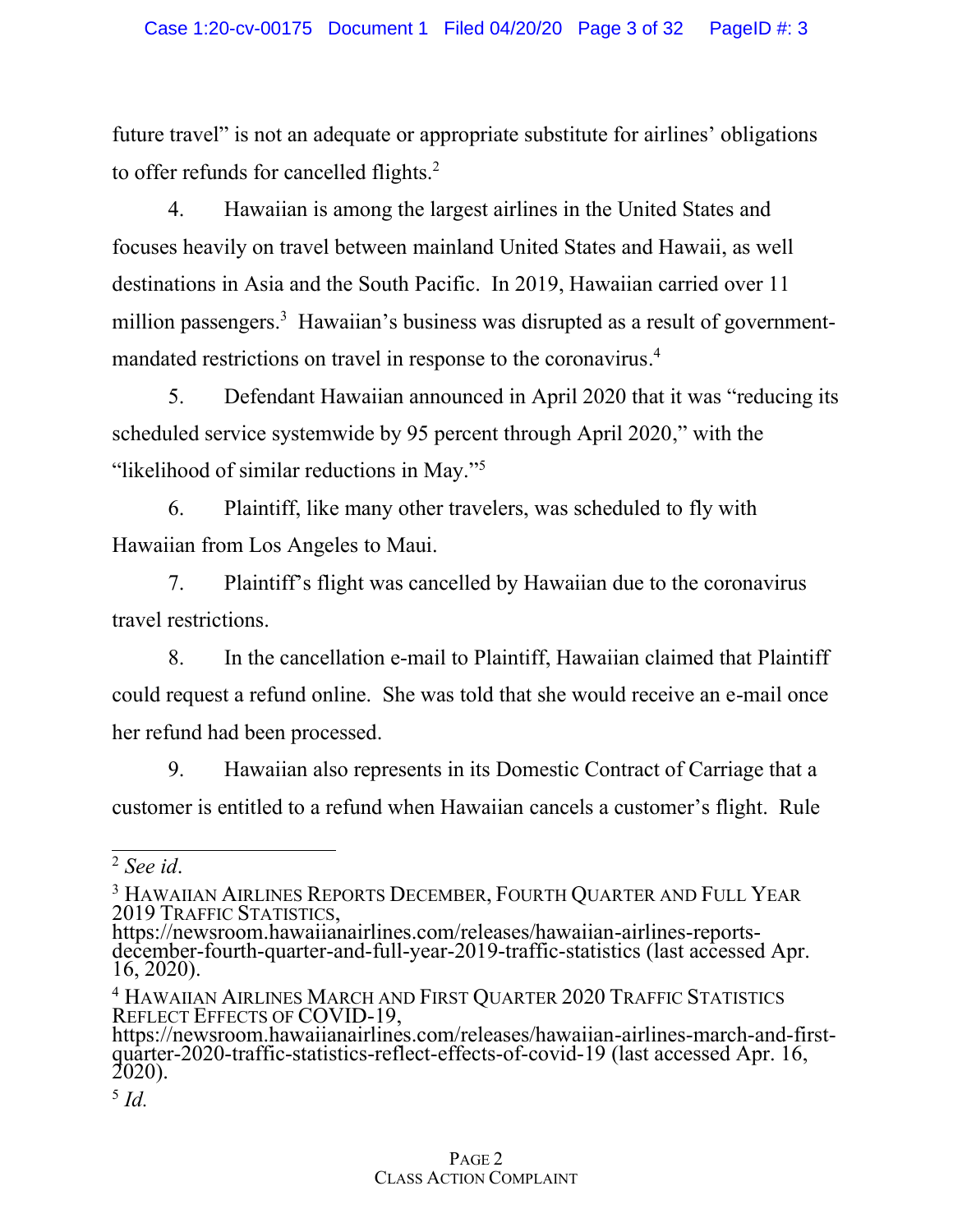$24(A)(1)^6$  entitles passengers to a refund when Hawaiian "refuse[s] to allow you, to travel for reasons relating to . . . Rule 21: Flight Delays, Changes, Cancellations, and Aircraft Changes." Rule  $21(B)(4)(c)^7$  includes "Any Government Law, demand, or requirement."

10. Plaintiff requested a refund from Hawaiian, which never came. Further, upon information and belief, Plaintiff would not have been able to get a cash refund, as Hawaiian is only offering credits.

11. Hawaiian's acts are in violation of the DOT's Enforcement Notice, which requires airlines to provide "a prompt refund to passengers . . . when their carrier cancels the passenger's scheduled flight."<sup>8</sup> The DOT Enforcement Notice applies to "U.S. and foreign airlines."<sup>9</sup>

12. Hawaiian does not provide instructions online on what happens if Hawaiian cancels the customer's flight. Instead, Hawaiian directs customers to "follow the instructions presented in the email."<sup>10</sup> The e-mail, as noted above, only directs customers to submit a form requesting a refund. Hawaiian does not provide refund instructions or guidance in its coronavirus frequently asked questions.<sup>11</sup> Nor does Hawaiian provide refund instructions on its COVID-19 Travel

- 
- <sup>8</sup> DOT NOTICE

 $\frac{6 \text{ RULE } 24, \text{ https://www.hawaiianairlines.com/legal/domestic-contract-of-carriage/rule-24 (last accessed Apr. 16, 2020).}$ <br>  $\frac{7 \text{ RULE } 21, \text{ https://www.hawaiianairlines.com/legal/domestic-contract-of-carriage/rule-21 (last accessed Apr. 16, 2020).}$ 

<sup>&</sup>lt;sup>9</sup> *Id.* 10 ONLINE TICKET CHANGES,<br><sup>10</sup> ONLINE TICKET CHANGES,<br>https://www.hawaiianairlines.com/OnlineTicketChanges (last accessed Apr. 16, 2020).

<sup>&</sup>lt;sup>11</sup> COVID-19 FREQUENTLY ASKED QUESTIONS,

https://hawaiianair.custhelp.com/app/answers/detail/a\_id/3275/~/covid-19frequently-asked-questions (last accessed Apr. 16, 2020)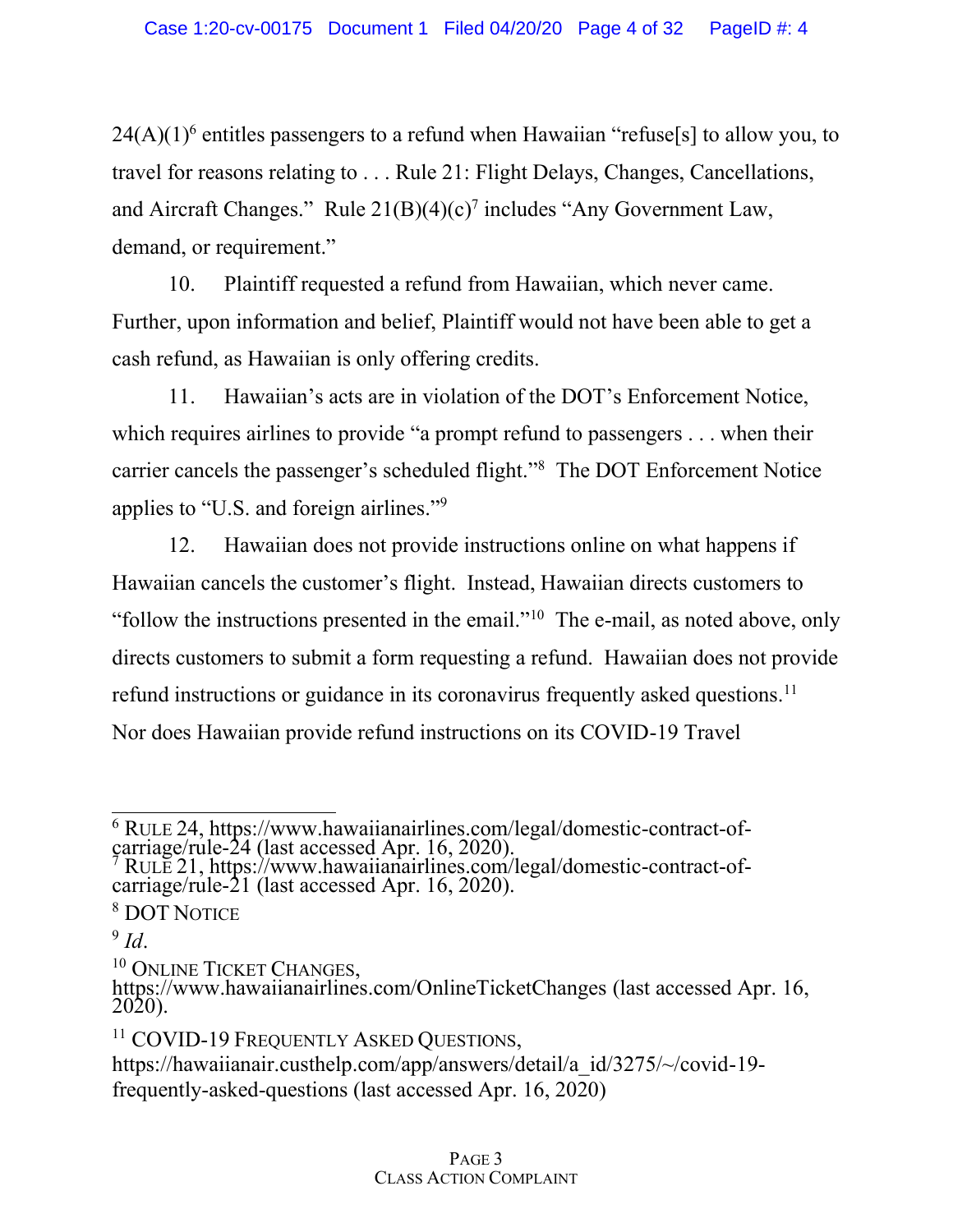Information page.12 Hawaiian does, however, provide detailed instructions on travel waivers and rescheduling on both pages.

13. Hawaiian's consumers have excoriated Hawaiian's refusal or failure to provide its customers with refunds. For instance, like Plaintiff, customers on the website tripadvisor.com have stated:

April 4, 2020 Review:<sup>13</sup>



They cancelled our flight and are not giving us a refund, but only offering a credit. We utilized the online chat on their website and they stated they can't help, that we needed to call. So we called and they couldn't help and told us to send an email. We sent an email and then got a response that their mailbox was full. Very frustrated. Read less ▲

https://www.tripadvisor.com/Airline\_Review-d8729086-Reviews-Hawaiian-Airlines (last accessed April 16, 2020).

<sup>&</sup>lt;sup>12</sup> COVID-19 TRAVEL INFORMATION,

https://www.hawaiianairlines.com/alerts/covid-19-travel-information (last accessed Apr. 16, 2020).

<sup>&</sup>lt;sup>13</sup> HAWAIIAN REVIEWS, TRIPADVISOR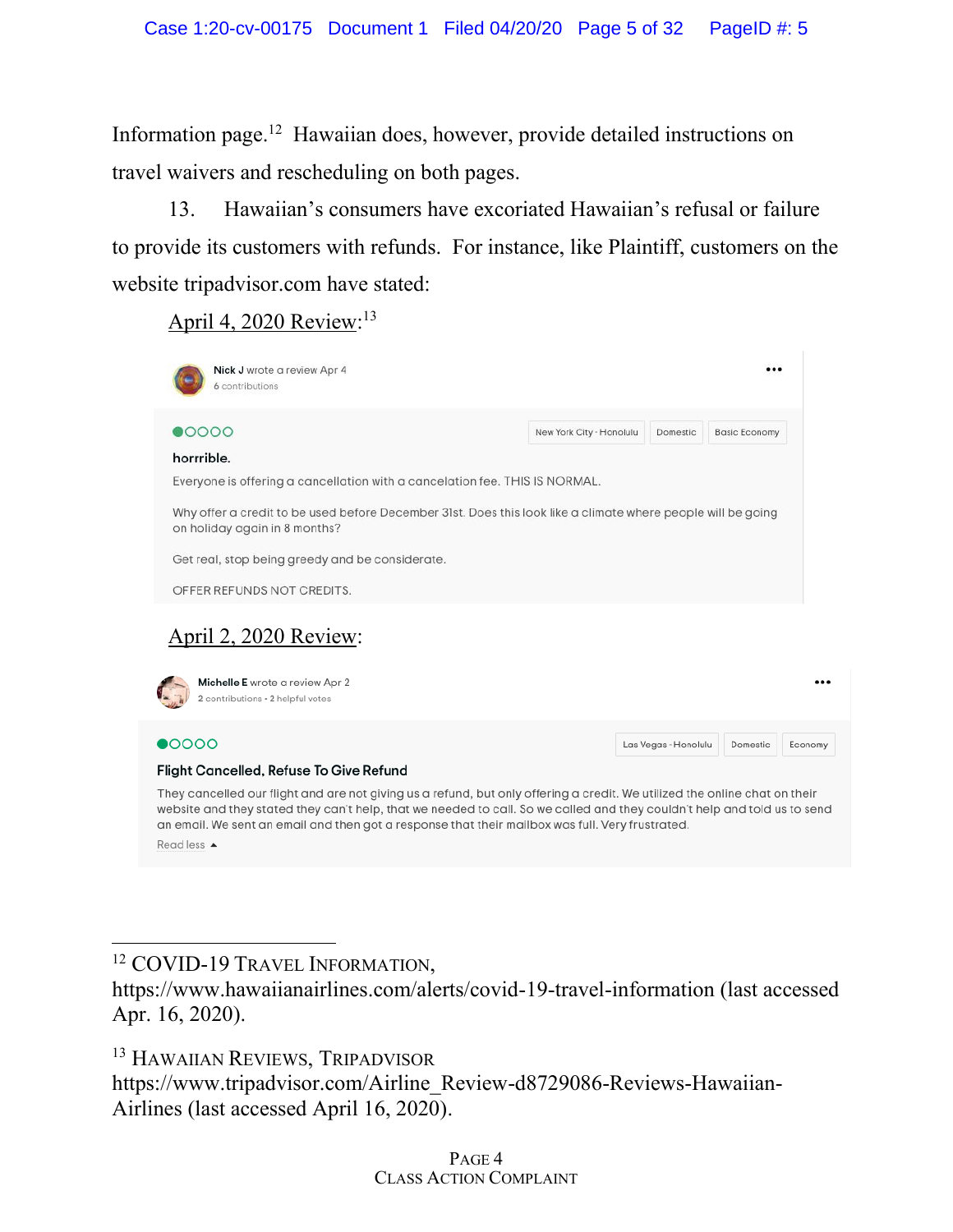## March 2020 Review:

mgoble13 wrote a review Mar 2020 @Huntington Beach, California . 11 contributions . 7 helpful votes

...

#### $\bullet$ 0000

Los Angeles - Kailua-Kona Domestic Economy

#### Unreasonable

Annual vacation travel to Kona has been cancelled due to COVID-19. Hotel, car and excursions have all refunded money back to credit card but Hawaiian Airlines refuses to do so. They say that they will only give credit good for one year. I need the money now due to lay-off but they will not accommodate. My friend was traveling with Alaska and they refunded, no problem. Will never fly Hawaiian Airlines again. No compassion, does not care about their customers. Read less ▲

March 2020 Review:<sup>14</sup> CJ F wrote a review Mar 2020 1 contribution . 1 helpful vote  $\bullet$ 0000 Denver - Honolulu Domestic **Basic Economy** Absolute worst experience After booking my flight I got an email this morning saying the only way I could get a refund was to go to the airport in person and risk getting exposed to the corona virus. I went and they told me that I had to call Hawaiian airlines and after 2 and a half freakin hours the lazy answers and hangs up immediately after she says hello once. I will never recommend this airline to anyone Read less ▲ March 2020 Review: Liz C wrote a review Mar 2020 ... **O** Brisbane, Australia . 1 contribution  $\bullet$ 0000 Brisbane - Honolulu International Economy Outrageous! Hawaiian cancelled our Easter flights due to the current pandemic which is understandable. However they told our travel agent we could get a refund less \$100 cancellation fee (even though they cancelled), now the agent has told us the airline will only give us a credit. I don't even know how much longer I will have a job let alone when I'll be able to travel. This is outrageous in the current climate. Even if i could travel later in the year I don't know if I'd want to fly with Hawaiian after this! Read less ▲ Date of travel: March 2020

<sup>14</sup> HAWAIIAN REVIEWS, TRIPADVISOR,<br>https://www.tripadvisor.com/Airline\_Review-d8729086-Reviews-or5-Hawaiian-<br>Airlines.html#REVIEWS (last accessed April 16, 2020)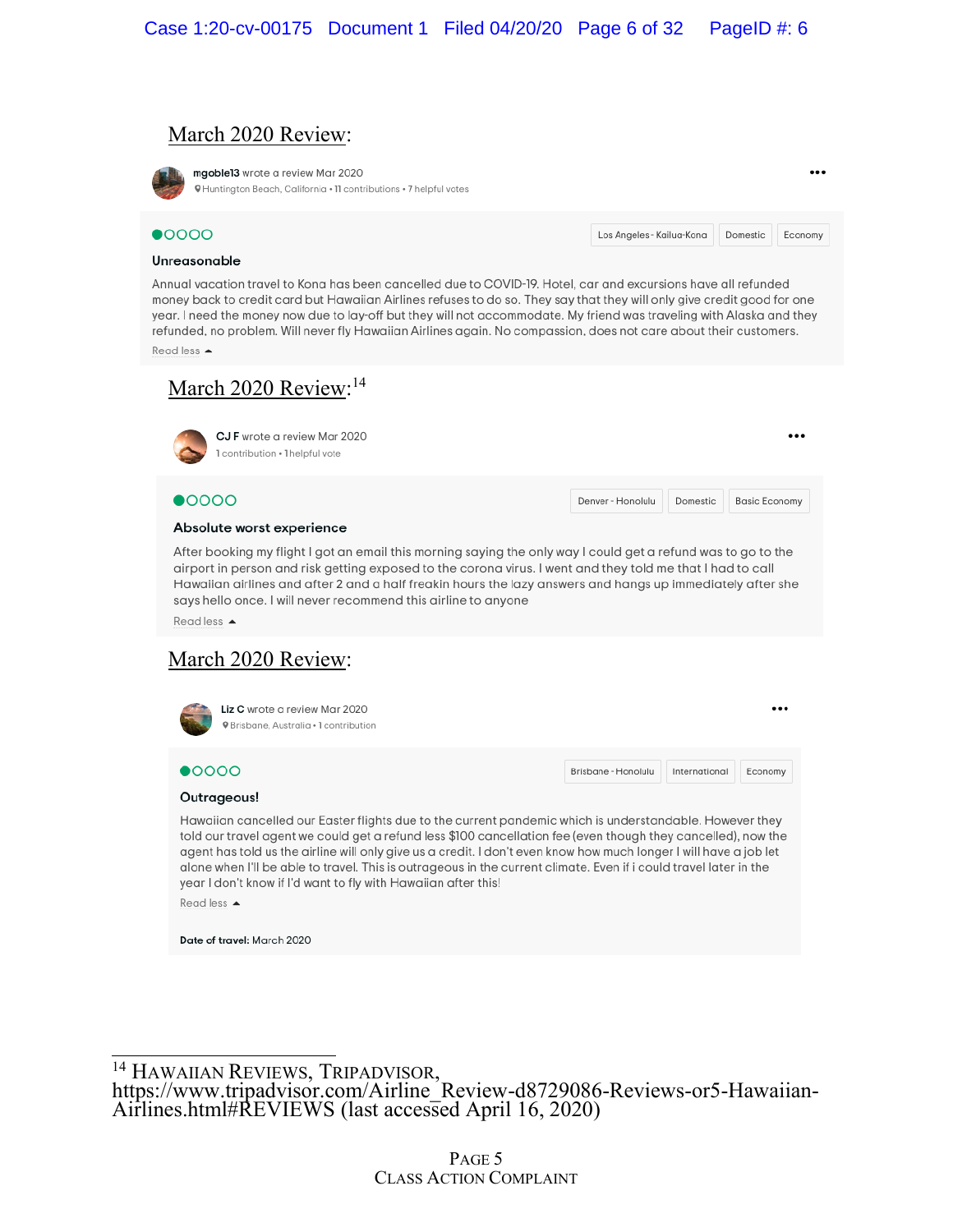### March 2020 Review:

granuppy wrote a review Mar 2020 ... @Seattle, Washington . 176 contributions . 21 helpful votes  $\bullet$ 0000 Seattle - Maui Domestic Economy Do not use Hawaiian airlines We booked flights with travel insurance based on what the site said thinking we could cancel our spring break price gauging tickets. Both Allianz insurance and Hawiian airlines are overwhelmed, won't or can't help the changes unlike other airlines who have helped our family all over the states during this crisis. It truly shows you which airlines value repeat business. Way to go delta! Read less ▲ March 2020 Review:<sup>15</sup> Mark O wrote a review Mar 2020 ... 7 contributions . 8 helpful votes  $\bullet$ 0000 Los Angeles - Maui Domestic **Business Class** 

#### Hawaiian Airlines call center is a disaster.

Hawaiian Airlines unfortunately showed how really bad their call center is during the recent Corvid-19 issue. They were totally un-reachable. You get a message that the wait time is up to 1 hour. I spent HOURS waiting online before finally giving up. I will remember this very poor service in the future. Read less ▲

## March 2020 Review:



<sup>15</sup> HAWAIIAN REVIEWS, TRIPADVISOR,<br>https://www.tripadvisor.com/Airline\_Review-d8729086-Reviews-or10-Hawaiian-<br>Airlines.html#REVIEWS (last accessed April 16, 2020)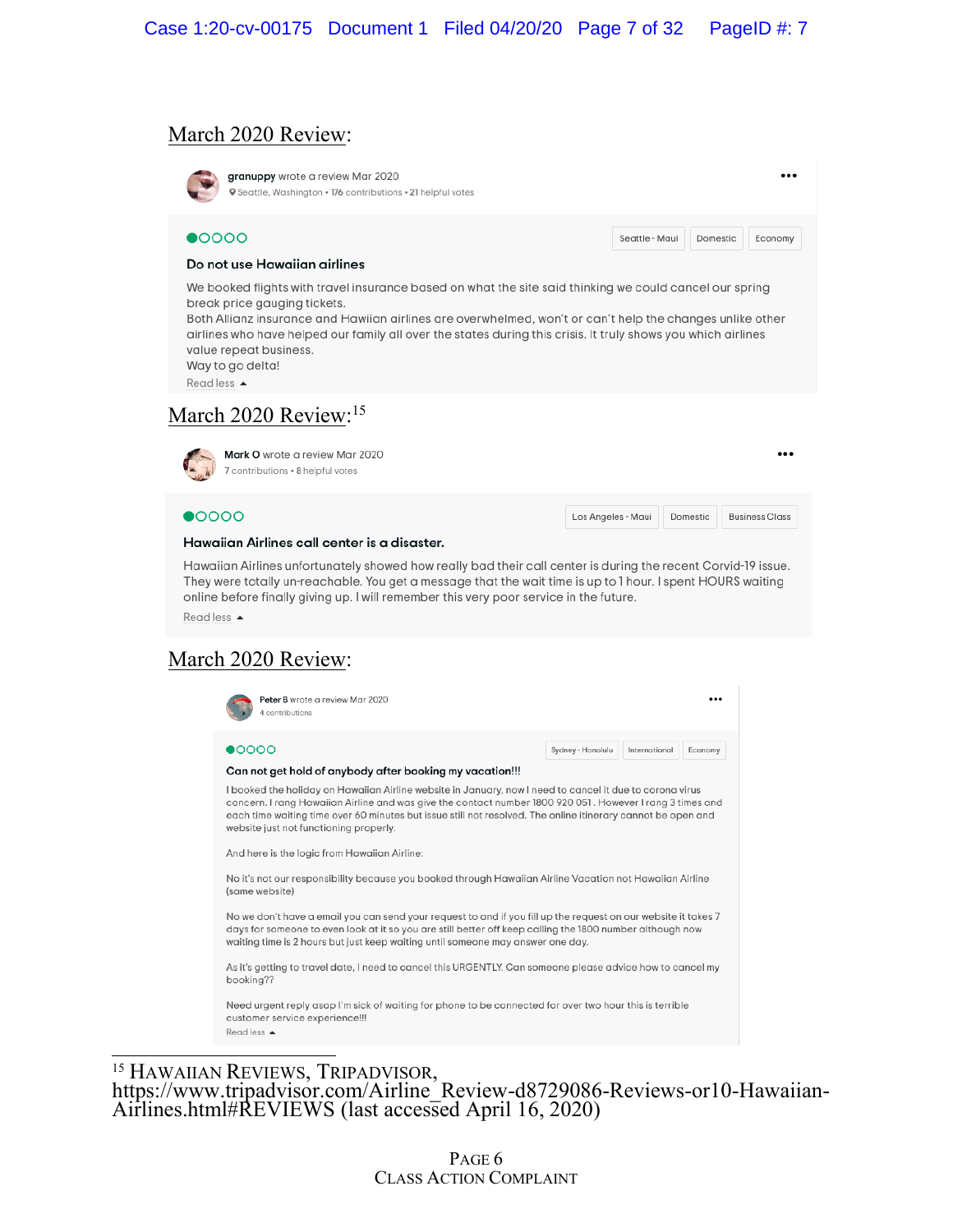14. Plaintiff brings this action on behalf of herself and the Class for equitable relief and to recover damages and restitution for: (i) violation of the California Consumers Legal Remedies Act, Cal Bus & Prof Code §1750, *et seq*. (injunctive relief only), (ii) violation of the California False Advertising Law, Cal. Bus. & Prof. Code § 17500, *et seq*., (iii) violation of the California Unfair Competition Law, Cal. Bus. & Prof. Code §17200, *et seq*., (iv) violation of Hawaii's Unfair Deceptive Acts or Practices Statute, H.R.S. § 480-1, *et seq.*, (v) violation of Hawaii's Uniform Deceptive Trade Practices Act, H.R.S. § 481A, *et seq.*, (vi) violation of Hawaii's False Advertising Law, H.R.S. § 708-871, *et seq.*, (vii) unjust enrichment, (viii) conversion, (ix) fraud, (x) breach of contract, and (xi) money had and received.

# **PARTIES**

15. Plaintiff Nataly Alvarez is a citizen of the State of California and resides in Baldwin Park, California. On March 4, 2020, Plaintiff purchased a ticket directly from Hawaiian for an April 14, 2020 flight from Los Angeles to Maui. Plaintiff was to fly with her husband and son and paid approximately \$149.00 per ticket for this flight, for a total of approximately \$447.00. However, the flight was cancelled by Hawaiian on March 27, 2020 due to the coronavirus, COVID-19. Plaintiff submitted a request for a refund, but never received confirmation. On April 2, 2020, Plaintiff attempted to call Hawaiian to request a refund for her flight, but received no response. Plaintiff has spent many hours on the phone since trying to get ahold of Hawaiian, but with the same result each time. Plaintiff's father was also a passenger on the flight (although he booked separately) and managed to get ahold of a Hawaiian customer service representative after multiple attempts. However, Plaintiff's father was told that Hawaiian was only issuing credits for the flight cancellations, not cash refunds.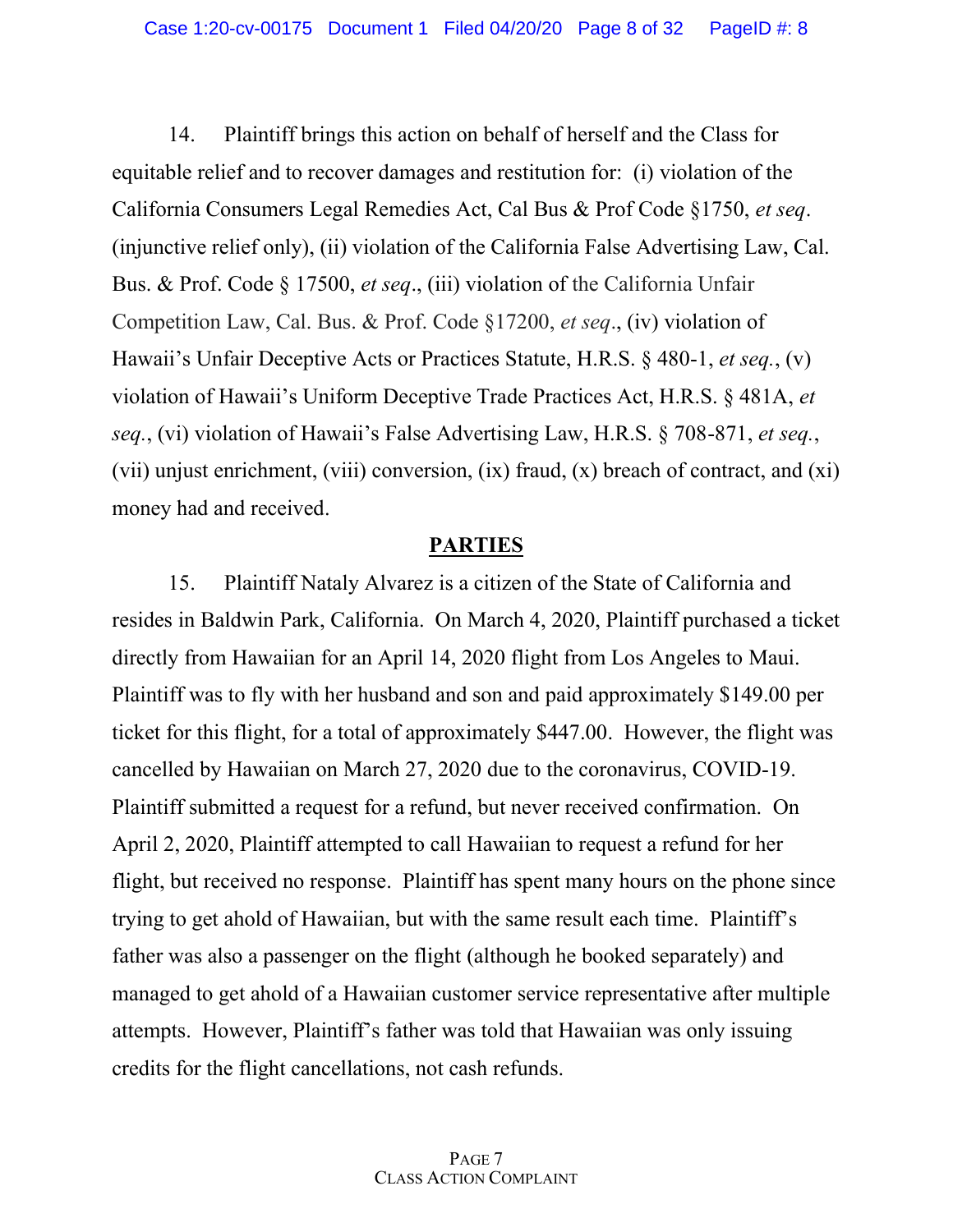16. At the time that Plaintiff purchased her tickets, she understood that she would be entitled to a refund from Hawaiian if her flight was cancelled. However, Plaintiff was deceived by Hawaiian regarding her right to a refund. Had Plaintiff been aware or had Defendant disclosed that she would not be entitled to a refund for cancelled flights, she would not have booked through Hawaiian, and would have used a different airline and/or booking company, one that would have refunded money for cancelled flights.

17. Defendant Hawaiian Airlines, Inc. is a corporation organized under the laws of the State of Delaware with a principal place of business at 3375 Koapaka Street, Suite G350, Honolulu, Hawaii 96819. Defendant Hawaiian conducts substantial business throughout the United States, and specifically in the state of California.

# **JURISDICTION AND VENUE**

18. This Court has subject matter jurisdiction over this action pursuant to 28 U.S.C. § 1332(d)(2)(A), as modified by the Class Action Fairness Act of 2005, because at least one member of the Class, as defined below, is a citizen of a different state than Defendant, there are more than 100 members of the Class, and the aggregate amount in controversy exceeds \$5,000,000 exclusive of interest and costs.

19. This Court has personal jurisdiction over this action because Defendant maintains its principal place of business in this District.

20. Venue is proper in this Court pursuant to 28 U.S.C. § 1391 because Defendant maintains its principal place of business in this District.

# **CLASS ACTION ALLEGATIONS**

21. Plaintiff brings this action pursuant to Federal Rule of Civil Procedure 23, on behalf of the following Class: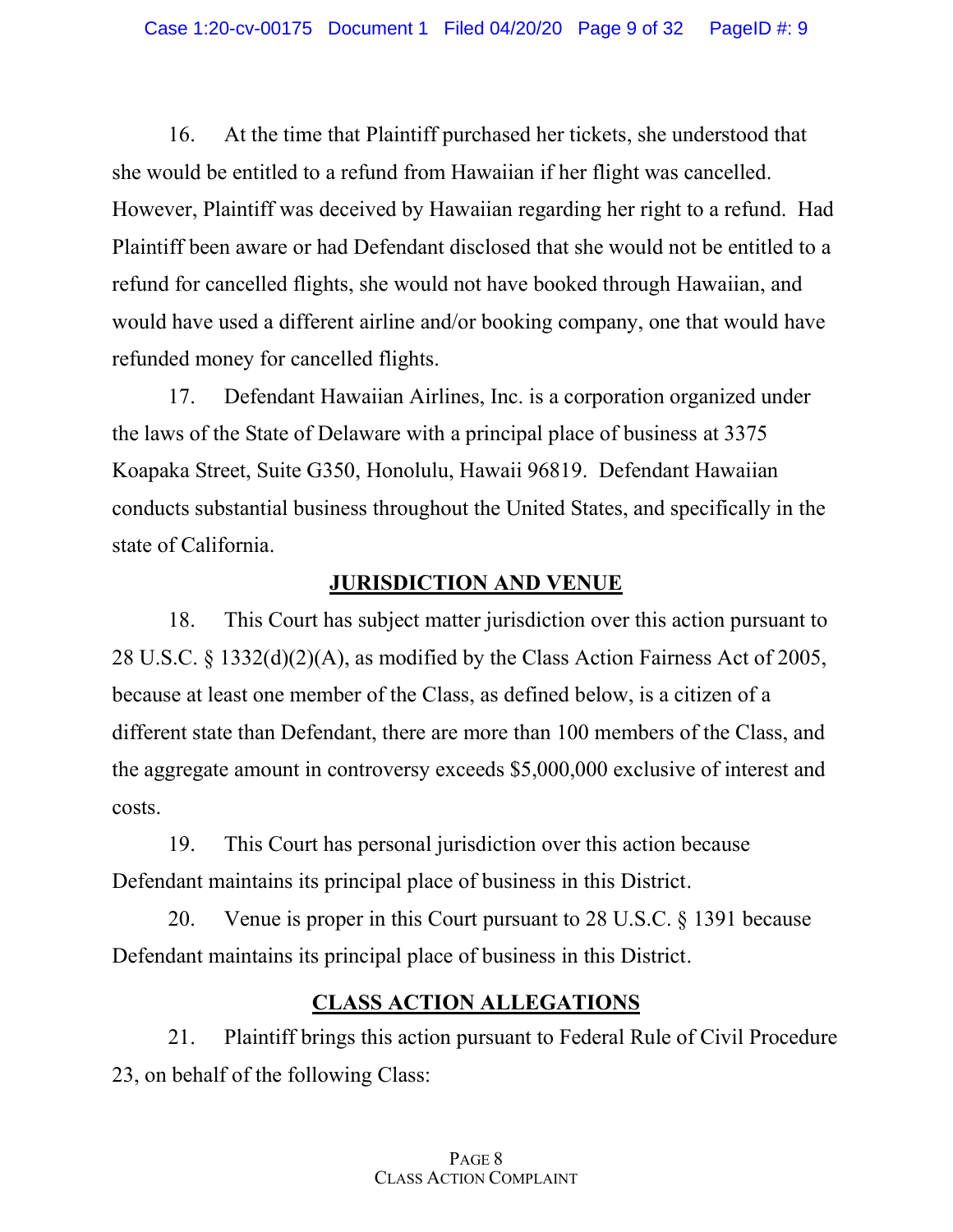All persons in the United States who purchased tickets for travel on a Hawaiian flight scheduled to operate to, from, or within the United States whose flights were cancelled or were subject to a significant schedule change and not refunded.

22. Plaintiff also seeks to represent a subclass of all members of the Class who purchased the relevant tickets within the state of California (the "California Subclass").

23. Plaintiff also seeks to represent a subclass of all members of the Class who purchased the relevant tickets for a flight destined for or departing from Hawaii (the "Hawaii Subclass").

24. Collectively, the California Subclass and the Hawaii Subclass shall be referred to as the "Subclasses."

25. Subject to additional information obtained through further investigation and discovery, the foregoing definition of the Class and Subclasses may be expanded or narrowed by amendment to the complaint or narrowed at class certification.

26. Specifically excluded from the Class and Subclasses are Defendant, Defendant's officers, directors, agents, trustees, parents, children, corporations, trusts, representatives, employees, principals, servants, partners, joint ventures, or entities controlled by Defendant, and their heirs, successors, assigns, or other persons or entities related to or affiliated with Defendant and/or Defendant's officers and/or directors, the judge assigned to this action, and any member of the judge's immediate family.

27. **Numerosity.** The members of the proposed Class are geographically dispersed throughout the United States and are so numerous that individual joinder is impracticable. Upon information and belief, Plaintiff reasonably estimates that there are hundreds of thousands of individuals that are members of the proposed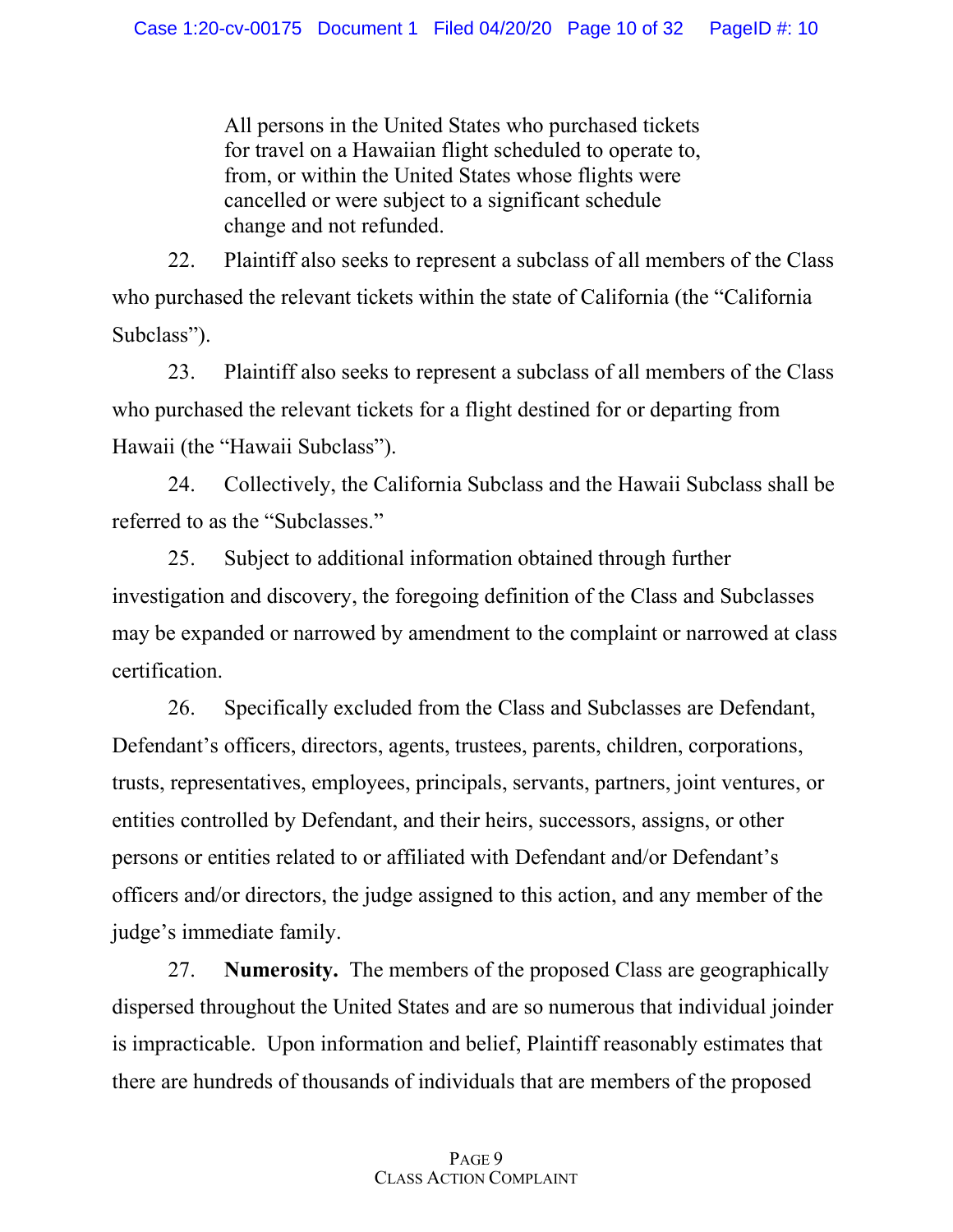Class, and tens of thousands of individuals that are members of the proposed Subclass. Although the precise number of proposed members is unknown to Plaintiff, the true number of members of the Class and Subclasses is known by Defendant. Class members may be notified of the pendency of this action by mail and/or publication through the distribution records of Defendant and third-party retailers and vendors.

28. **Typicality.** The claims of the representative Plaintiff are typical of the claims of the Class and Subclasses in that the representative Plaintiff, like all members of the Class, paid for a Hawaiian flight that was cancelled, and did not receive a refund for the cancelled flight or for any consequential damages and cancelations caused by the original cancelled flight. The representative Plaintiff, like all members of the Class and Subclasses, has been damaged by Defendant's misconduct in the very same way as the members of the Class and Subclasses. Further, the factual bases of Defendant's misconduct are common to all members of the Class and Subclasses and represent a common thread of misconduct resulting in injury to all members of the Class and Subclasses.

29. **Existence and predominance of common questions of law and fact.** Common questions of law and fact exist as to all members of the Class and the Subclass and predominate over any questions affecting only individual members of the Class. These common legal and factual questions include, but are not limited to, the following:

- (a) Whether Hawaiian failed to refund purchasers of cancelled flights and the consequential damages caused thereby;
- (b) Whether Hawaiian falsely represented that customers whose flights were cancelled would receive a cash refund for cancelled flights;
- (c) Whether Hawaiian violated California's consumer protection laws;

### PAGE 10 CLASS ACTION COMPLAINT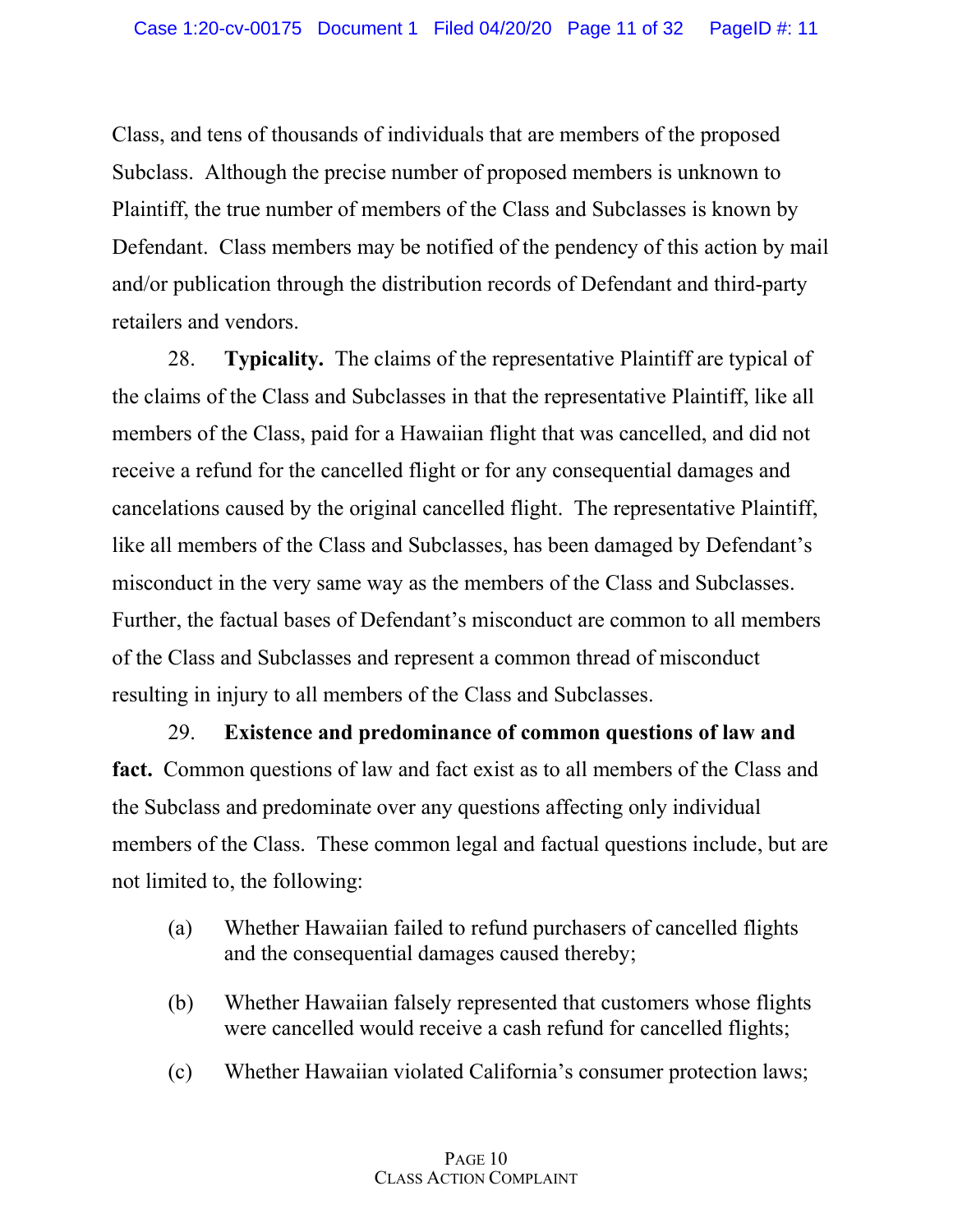- (d) Whether Hawaiian violated Hawaii's consumer protection laws;
- (e) Whether Hawaiian is liable to Plaintiff and the Class and Subclasses for unjust enrichment;
- (f) Whether Hawaiian unlawfully converted money from Plaintiff and members of the Class and Subclasses; and
- (g) Whether Plaintiff and the Class and Subclasses are entitled to damages, restitution, equitable, injunctive, compulsory, or other relief.

30. **Adequacy of Representation.** Plaintiff will fairly and adequately protect the interests of the Class and Subclasses. Plaintiff has retained counsel who are highly experienced in complex consumer class action litigation, and Plaintiff intends to vigorously prosecute this action on behalf of the Class and Subclasses. Plaintiff has no interests that are antagonistic to those of the Class or Subclass.

31. **Superiority.** A class action is superior to all other available means for the fair and efficient adjudication of this controversy. The damages or other financial detriment suffered by members of the Class and Subclasses is relatively small compared to the burden and expense of individual litigation of their claims against Defendant. It would, thus, be virtually impossible for members of the Class or Subclass, on an individual basis, to obtain effective redress for the wrongs committed against them. Furthermore, even if members of the Class and Subclasses could afford such individualized litigation, the court system could not. Individualized litigation would create the danger of inconsistent or contradictory judgments arising from the same set of facts. Individualized litigation would also increase the delay and expense to all parties and the court system from the issues raised by this action. By contrast, the class action device provides the benefits of adjudication of these issues in a single proceeding, economies of scale, and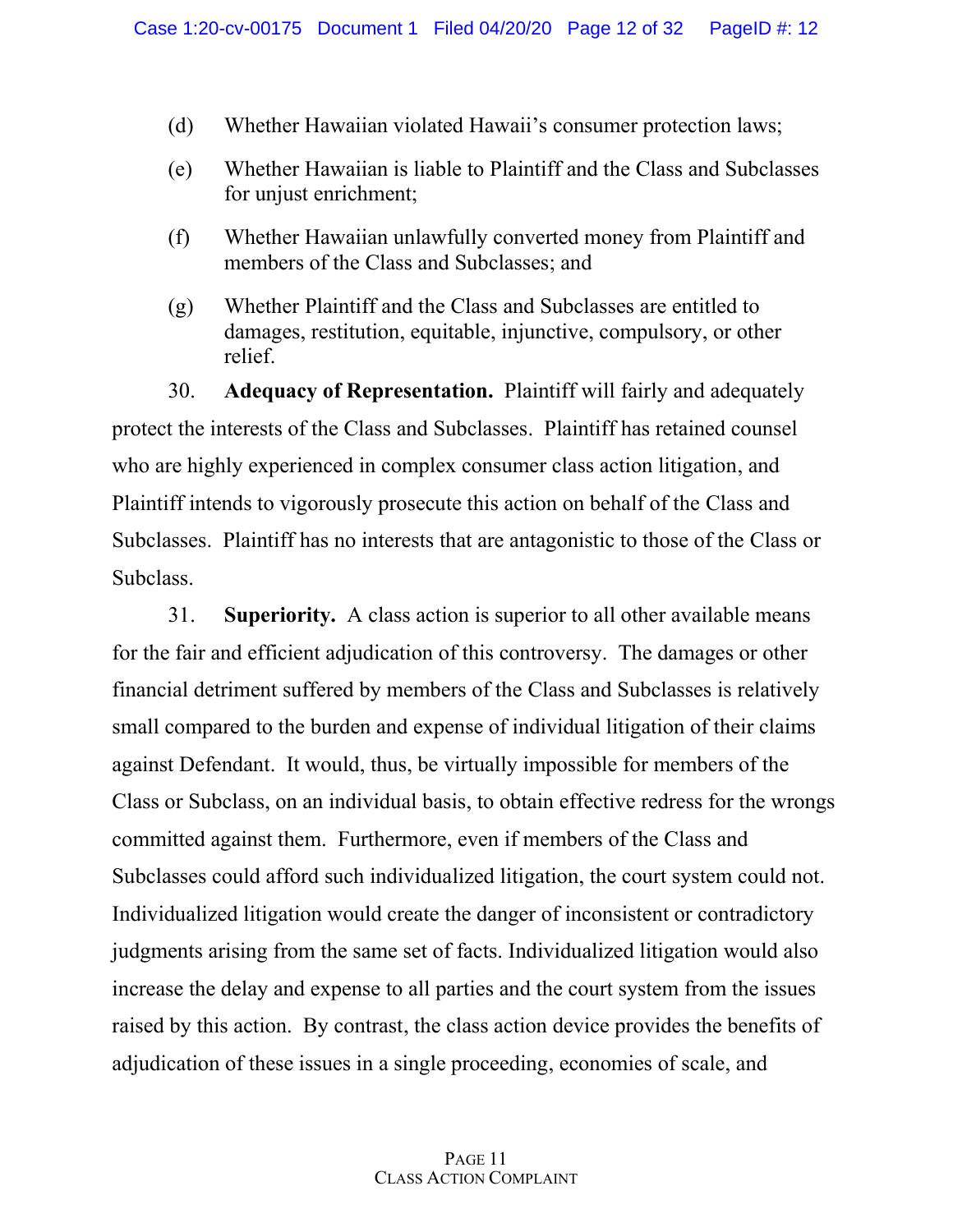comprehensive supervision by a single court, and presents no unusual management difficulties under the circumstances.

32. In the alternative, the Class and Subclasses may also be certified because:

- (a) the prosecution of separate actions by individual members of the Class or Subclass would create a risk of inconsistent or varying adjudication with respect to individual members of the Class or Subclass that would establish incompatible standards of conduct for the Defendant;
- (b) the prosecution of separate actions by individual members of the Class or Subclass would create a risk of adjudications with respect to them that would, as a practical matter, be dispositive of the interests of other members of the Class or Subclass not parties to the adjudications, or substantially impair or impede their ability to protect their interests; and/or
- (c) Defendant has acted or refused to act on grounds generally applicable to the Class and Subclasses as a whole, thereby making appropriate final declaratory and/or injunctive relief with respect to the members of the Class and Subclasses as a whole.

# **CAUSES OF ACTION**

# **COUNT I**

# **Violation of the California Consumers Legal Remedies Act (Cal. Civ. Code § 1750,** *et seq.***) (Injunctive Relief Only)**

33. Plaintiff incorporates and realleges each preceding paragraph as

though fully set forth herein.

34. Plaintiff brings this claim individually and on behalf of the California Subclass.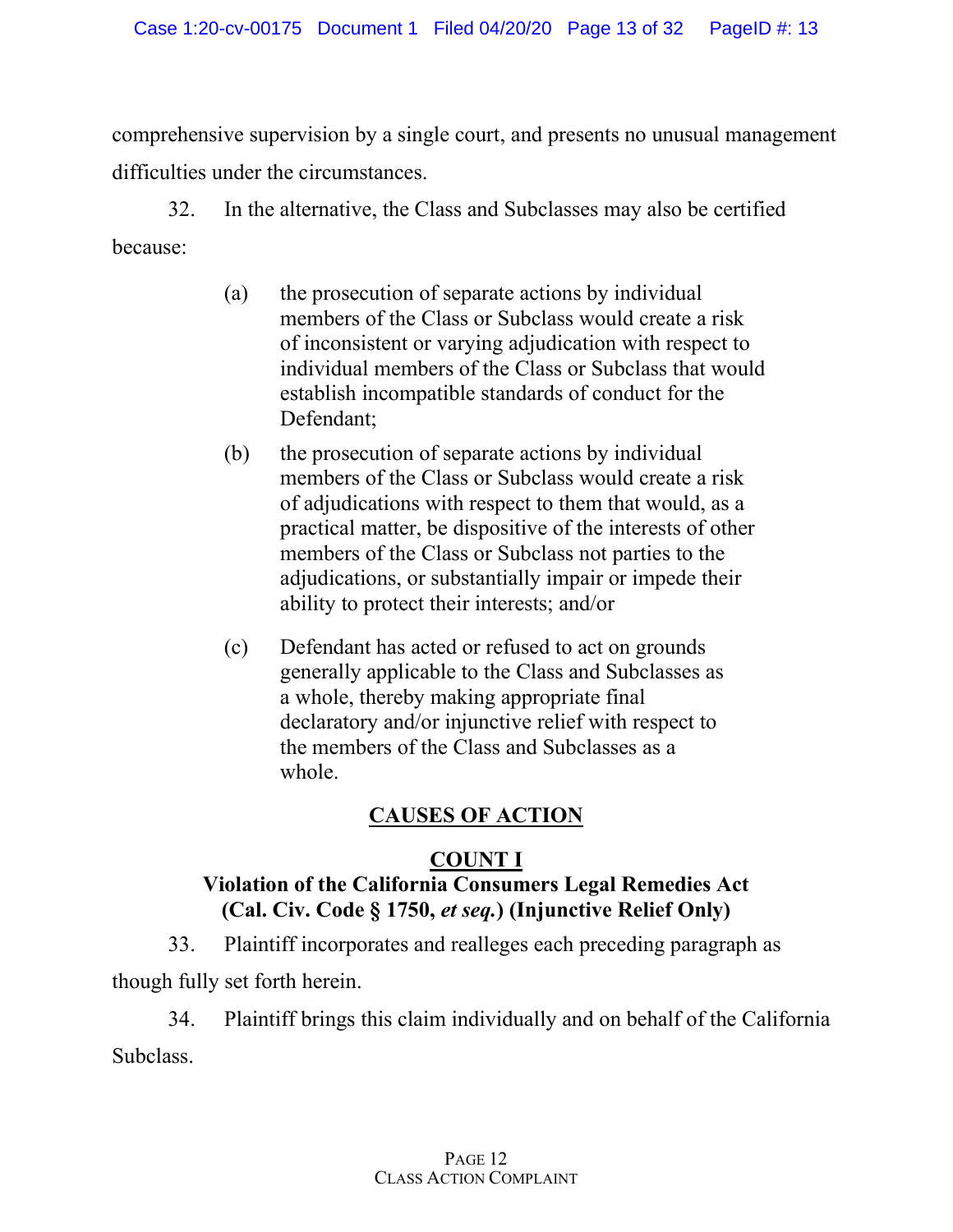35. California's Consumers Legal Remedies Act ("CLRA"), Cal Civ. Code §1750, *et seq.*, prohibits "unfair methods of competition and unfair or deceptive acts or practices undertaken by any person in a transaction intended to result or which results in the sale or lease of goods or services to any consumer." Cal. Civ. Code § 1770(a).

36. Plaintiff and members of the California Subclass are "consumers" within the meaning of Cal. Civ. Code § 1761(d) because they purchased airline tickets from Hawaiian for personal, family or household purposes.

37. Defendant is a "person" within the meaning of California Civil Code sections 1761(c) and 1770 and provided "services" within the meaning of sections 1761(b) and 1770.

38. Plaintiff, the other members of the California Subclass, and Defendant have engaged in "transactions," as that term is defined by California Civil Code § 1761(e).

39. Defendant's acts and practices, as alleged in this complaint, violate the CLRA because they include unfair and deceptive acts and practices in connection with transactions.

40. As alleged more fully above, Defendant has violated the CLRA by falsely representing to Plaintiff and the other members of the California Subclass that passengers would be entitled to a refund for cancelled flights when in fact no such refunds were paid.

41. These misrepresentations constitute "unfair or deceptive acts or practices" that are prohibited by the California Consumer Legal Remedies Act ("CLRA"). Cal. Civ. Code §§ 1770(a)(5); 1770 (a)(7); 1770(a)(9); 1770(a)(16).

42. Further, Defendant concealed from and failed to disclose to Plaintiff and the California Subclass that they would not be refunded for cancelled flights and consequential damages resulting therefrom.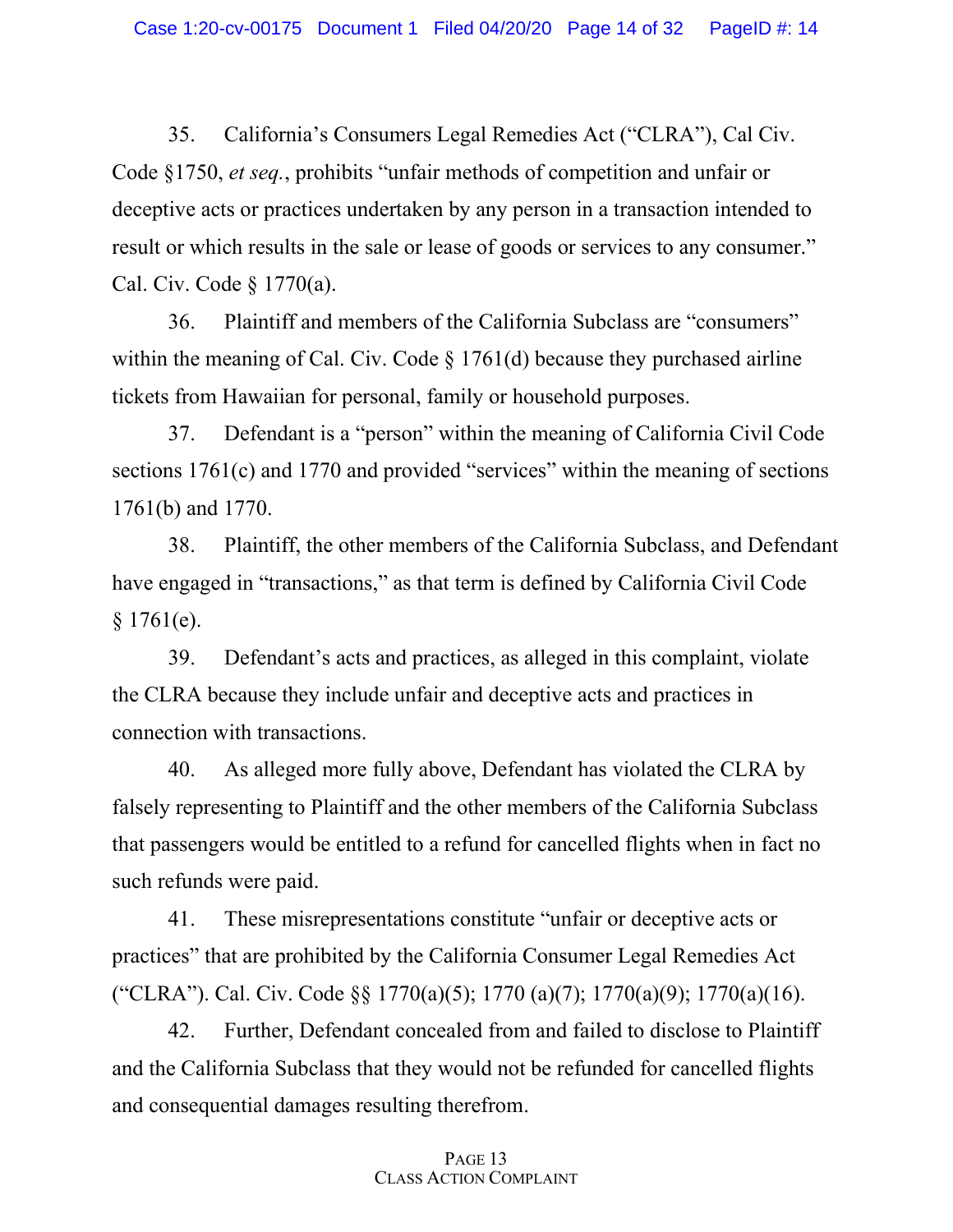43. Defendant had a duty to disclose to Plaintiff and members of the California Subclass that it would not issue prompt cash refunds for cancelled flights because Defendant was in a superior position to know their internal policies and proceeding with the transaction without disclosing these terms to Plaintiff and members of the California Subclass rendered the transaction inherently unfair.

44. The facts concealed or not disclosed by Defendant to Plaintiff and members of the California Subclass were material in that a reasonable consumer would have considered them important when deciding whether to purchase airline ticket from Defendant.

45. Plaintiff and California Subclass' members' reliance on these omissions was reasonable given Defendant's advertising and representations.

46. Plaintiff and members of the California Subclass did not know that Defendant was concealing or otherwise omitting material facts.

47. As a direct and proximate result of Defendant's violations, Plaintiff and the California Subclass are entitled to injunctive relief ensuring Defendant promptly issue refunds in accordance with the DOT Enforcement Notice.

48. On April 20, 2020, prior to filing this action, a CLRA notice letter was sent to Defendant that complies in all respects with California Civil Code § 1782(a). Plaintiffs' counsel sent Defendant the letter via certified mail, return receipt requested, advising Defendant that they are in violation of the CLRA and demanding that it cease and desist from such violations and make full restitution by refunding the monies received therefrom. A true and correct copy of Plaintiff's CLRA letter is attached hereto as **Exhibit A**.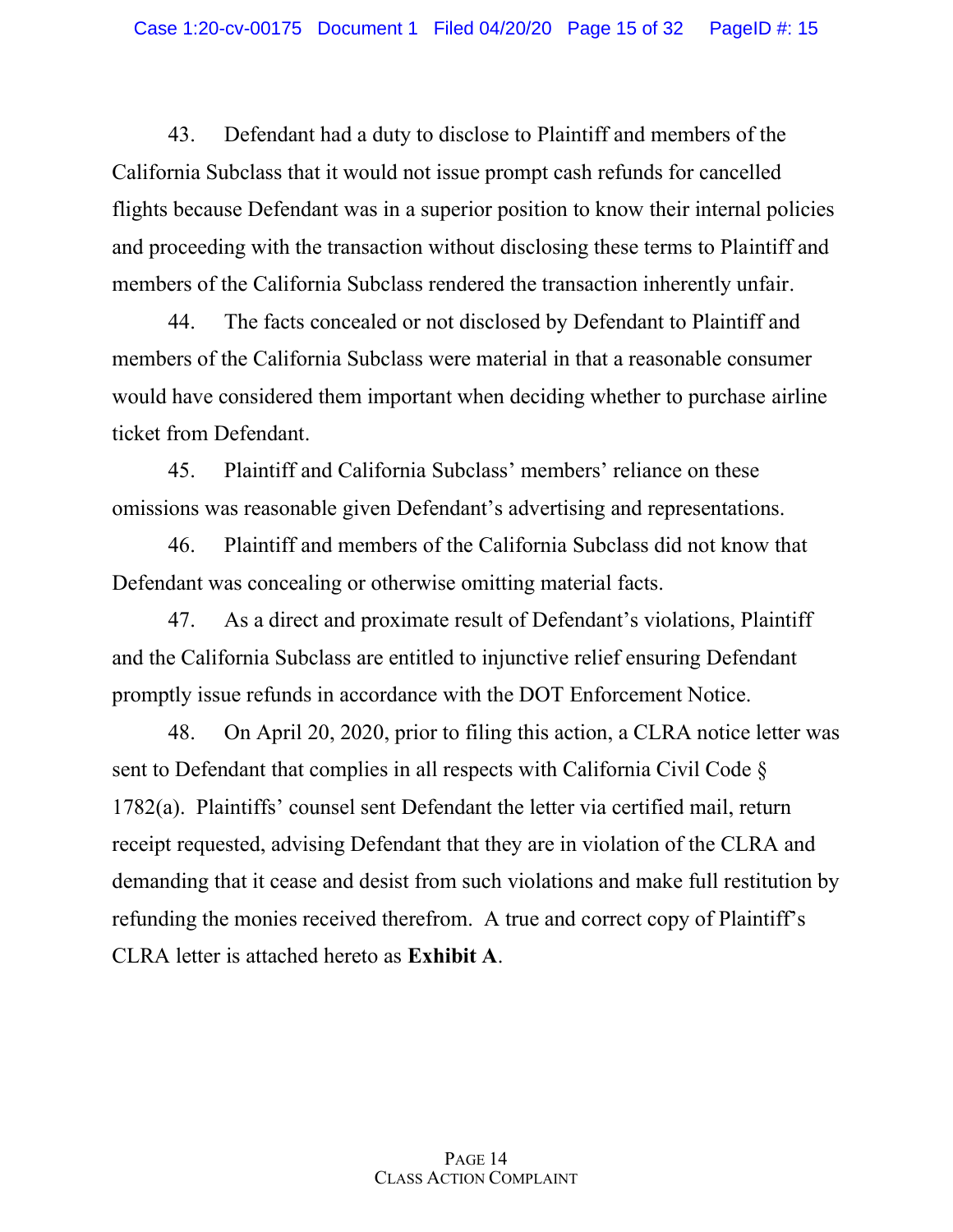# **COUNT II Violation of the California False Advertising Law (Cal. Bus. & Prof. Code § 17500,** *et seq.***)**

49. Plaintiff incorporates and realleges each preceding paragraph as though fully set forth herein.

50. Plaintiff brings this claim individually and on behalf of the California Subclass.

51. Cal. Bus. & Prof. Code §17500 (the "FAL") states: "It is unlawful for any … corporation … with intent directly or indirectly to dispose of real or personal property … to induce the public to enter into any obligation relating thereto, to make or disseminate or cause to be made or disseminated … from this state before the public in any state, in any newspaper or other publication, or any advertising device, … or in any other manner or means whatever, including over the Internet, any statement … which is untrue or misleading, and which is known, or which by the exercise of reasonable care should be known, to be untrue or misleading."

52. Defendant caused to be made or disseminated through the United States and California, through advertising, marketing and other publications, statements that were untrue or misleading, and which were known, or which by the exercise of reasonable care should have been known to Defendant to be untrue and misleading to consumers, including and members of the California Subclass.

53. Specifically, as alleged more fully above, Defendant has falsely advertised that Plaintiff and members of the California Subclass would be entitled to claim cash refunds for cancelled flights, when in fact those refunds are being withheld from Plaintiff and members of the California Subclass. These misrepresentations were material to Plaintiff and members of the California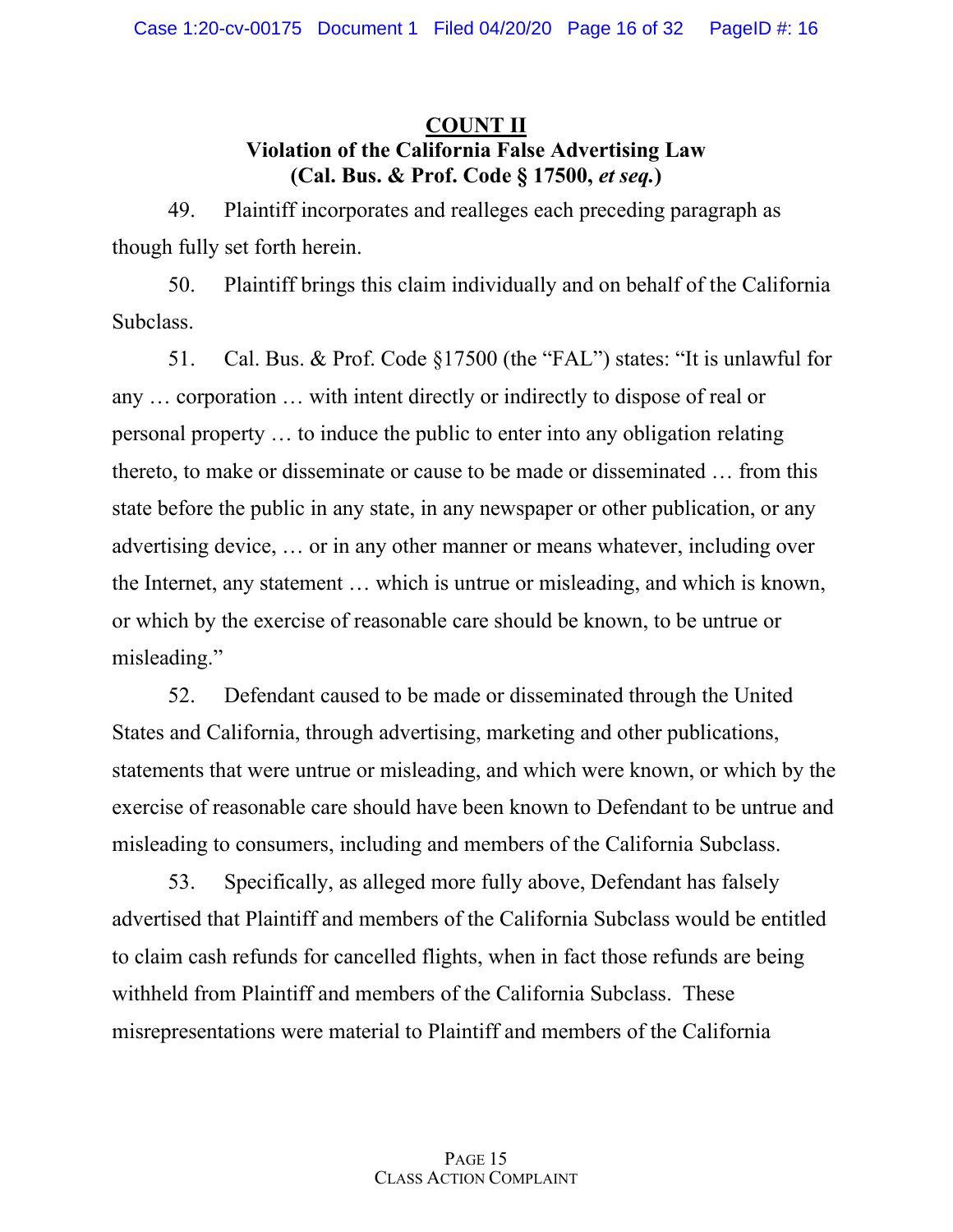Subclass, were likely to deceive a reasonable consumer, and actually deceived Plaintiff and members of the California Subclass.

54. As a direct and proximate result of Defendant's untrue and misleading advertisements, Plaintiff and the other members of the California Subclass have suffered injury in fact and have lost money or property as a result of Defendant's violations of California's False Advertising Law ("FAL"), Cal. Bus. & Prof. Code § 17500 *et seq.*

55. In choosing to purchase airline tickets from Defendant, Plaintiff and members of the California Subclass relied on Defendant's untrue and misleading advertisements with respect to cash refunds for cancelled flights. Had Plaintiff and members of the California Subclass known they would not be entitled to a cash refund for cancelled flights, they would not have purchased airline tickets from Defendant.

56. The wrongful conduct alleged herein occurred, and continues to occur, in the conduct of Defendant's business. Defendant's wrongful conduct is part of a course of conduct that is still perpetuated and repeated, both nationwide and in the State of California.

57. Plaintiff and members of the California Subclass seek injunctive relief, restitution, and such other relief as is available under the FAL.

# **COUNT III Violation of the California Unfair Competition Law (Cal. Bus. & Prof. Code §17200,** *et seq.***)**

58. Plaintiff incorporates and realleges each preceding paragraph as though fully set forth herein.

59. Plaintiff brings this claim individually and on behalf of the California Subclass.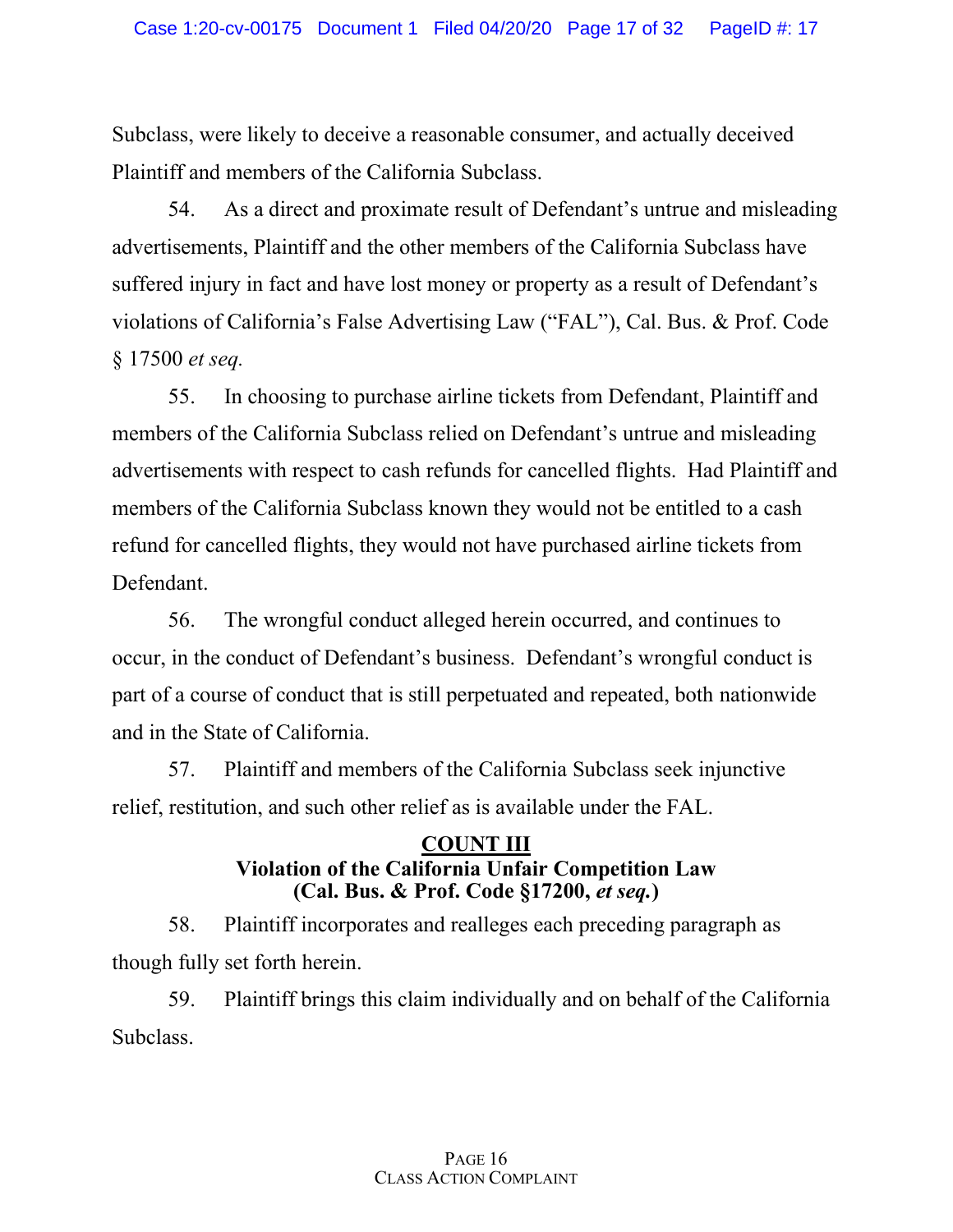60. California's Unfair Competition Law ("UCL"), California Business and Professions Code §17200, prohibits any "unlawful, unfair, or fraudulent business act or practices."

61. Defendant is a "person" under Cal. Bus. & Prof. Code § 17201.

62. In the course of its business, Defendant violated the UCL by engaging in unlawful, fraudulent, unfair and deceptive business acts and practices. Defendant violated each prong of the UCL.

63. Specifically, Defendant violated the fraudulent prong of the UCL by, *inter alia*, knowingly and intentionally misrepresenting and concealing from Plaintiff and members of the California Subclass the fact that Defendant would not issue cash refunds for cancelled flights or consequential damages resulting therefrom.

64. Defendant has violated the UCL's proscription against engaging in unlawful conduct as a result of:

- (a) their violations of the CLRA, Cal. Civ. Code  $\S 1770(a)(5)$ ,  $(a)(7)$ ,  $(a)(9)$ , and  $(a)(16)$  as alleged above;
- (b) their violations of the FAL, Cal. Bus. & Prof. Code § 17500 *et seq.*, as alleged above; and
- (c) their violations of the of the DOT Enforcement Notice, issued April 3, 2020, as alleged above.

65. Defendant violated the unfair prong of the UCL because the acts and conduct alleged herein offend established public policy, and are immoral, unethical, unscrupulous, or substantially injurious, and the harm Defendant caused to consumers greatly outweighs any benefits associated with its practices.

66. As more fully described above, Defendant's misleading conduct is likely to deceive reasonable consumers. Indeed, Plaintiff and the other members of the California Subclass were unquestionably deceived regarding the nature of the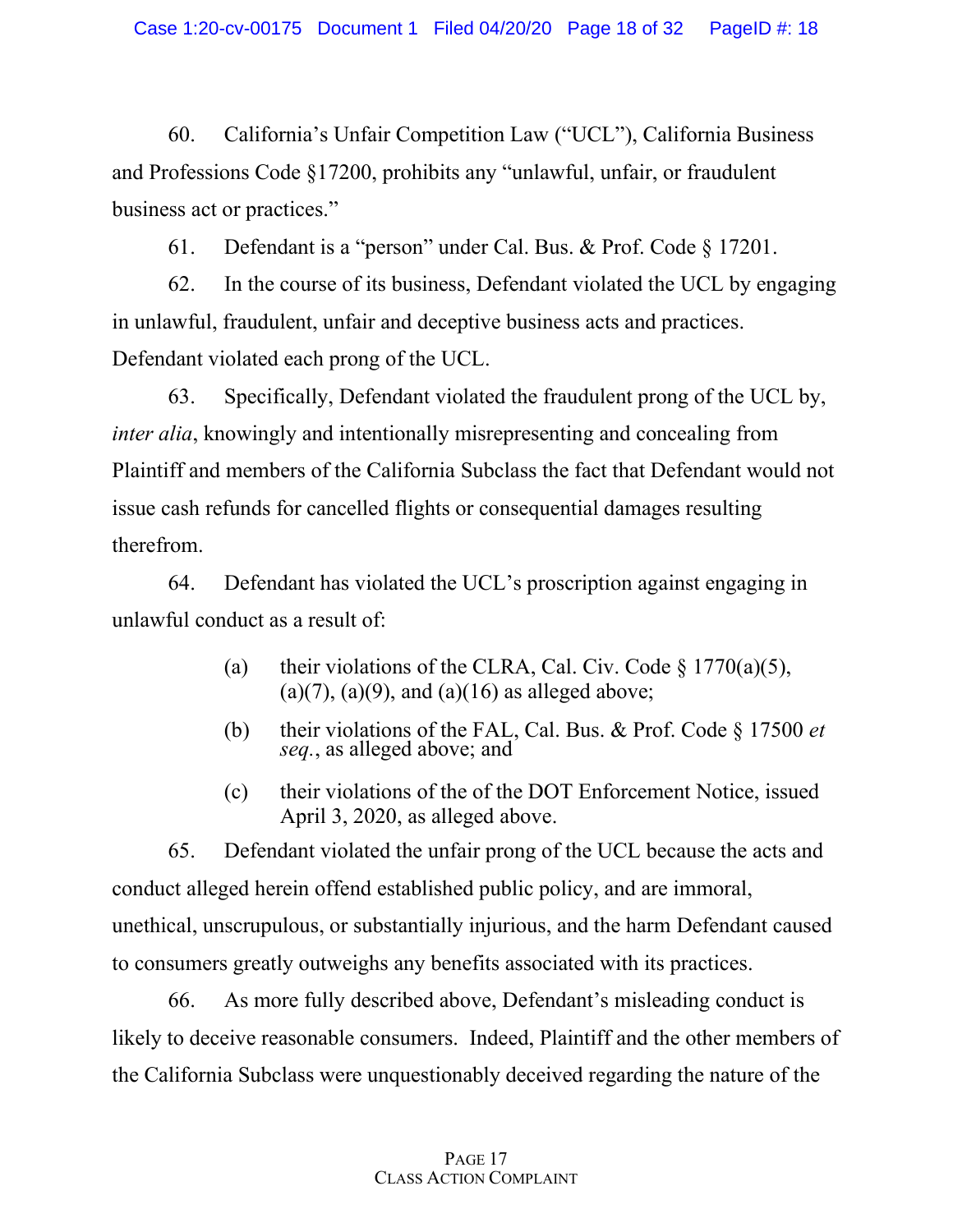refund for cancelled airline tickets and consequential damages resulting therefrom, as Defendant failed to disclose the true nature of its refund policies. Said acts are fraudulent business practices.

67. Plaintiff and the other members of the California Subclass suffered a substantial injury as a result of Defendant's conduct. Specifically, Plaintiff and members of the California Subclass would not have purchased airline tickets from Defendant absent Defendant's unlawful, fraudulent, and unfair representations.

68. There is no benefit to consumers or competition from deceptively depriving consumers of cash refunds for cancelled flights and consequential damages resulting therefrom.

69. Plaintiff and the other California Subclass members had no way of reasonably knowing that Defendant would deprive them of a cash refund for cancelled flights, or for consequential damages resulting therefrom. Thus, they could not have reasonably avoided the injury each of them suffered.

70. Defendant acted knowingly, intentionally, and/or with reckless disregard for the rights of Plaintiff and members of the California Subclass. Defendant's fraudulent, unfair, and unlawful conduct continues to this day.

71. Plaintiff and members of the California Subclass seek declaratory, injunctive, and equitable relief, including restitution and/or disgorgement, and any other just and proper relief available under the UCL.

# **COUNT IV Violation of Hawaii's Unfair Deceptive Acts or Practices Statute H.R.S. § 480-1,** *et seq.*

72. Plaintiff incorporates by reference and re-alleges herein all paragraphs alleged above.

73. Plaintiff brings this cause of action on behalf of herself and members of the Hawaii Subclass.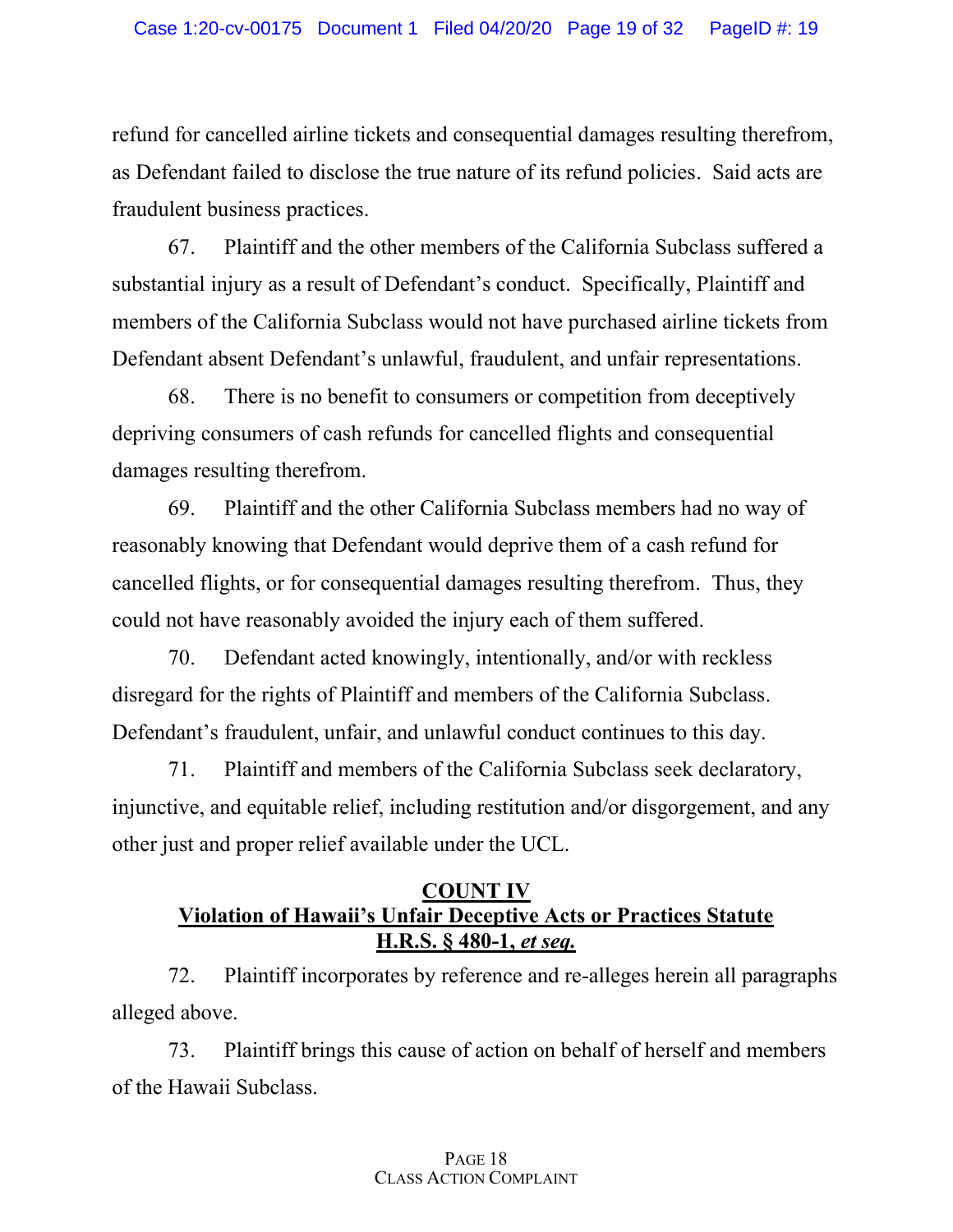74. This cause of action is brought pursuant to Hawaii's Unfair Deceptive Acts and Practices Statute ("UDAP"), H.R.S. § 480-1, *et seq*.

75. Plaintiff and the other members of the Hawaii Subclass are "consumers," as the term is defined by H.R.S. § 480-1 because they are natural persons who, primarily for personal, family, or household purposes, purchased airline tickets for flights with Defendant Hawaiian.

76. The conduct alleged in this Complaint constitutes unfair and deceptive acts and practices for the purpose of the UDAP because the conduct was undertaken by Defendant in the conduct of its trade and commerce.

77. Plaintiff purchased her airlines tickets for a flight with Hawaiian during the statute of limitations period. With respect to these purchases, Plaintiff reasonably believed that, in the event that Defendant Hawaiian were to cancel her flight, Plaintiff would be issued a prompt refund of her ticket price. Plaintiff's belief in this regard was reasonable because (i) Hawaiian represents in its Domestic Contract of Carriage that a customer is entitled to a refund when Hawaiian cancels a customer's flight, and (ii) the DOT Enforcement Notice specifically requires issuing "a prompt refund to passengers . . . when their carrier cancels the passenger's scheduled flight."

78. Plaintiff would not have made this purchase, or would have paid less for her airline tickets with Hawaiian, had she known that she would not be promptly refunded by Hawaiian in the event that Hawaiian cancelled her flight. The same is true for members of the Hawaii Subclass.

79. As alleged more fully above, Defendant has violated the UDAP by representing that its customers would be entitled to a prompt refund in the event Hawaiian cancelled their flights, when in fact Hawaiian has not issued prompt cash refunds to customers.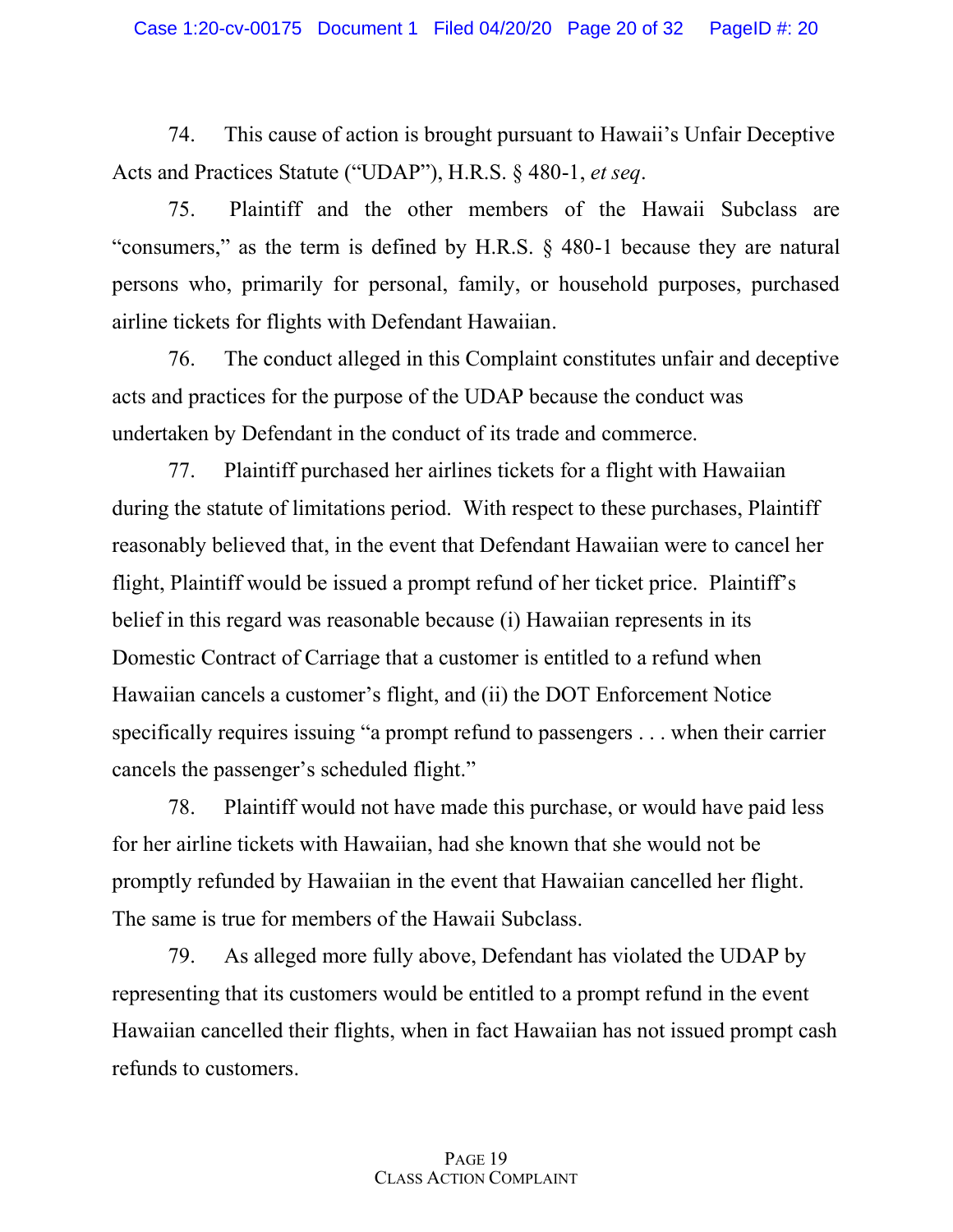80. As a result of engaging in such conduct, Defendant has violated H.R.S. § 480-2, which declares "unfair methods of competition and unfair or deceptive acts or practices in the conduct of any trade or commerce" to be unlawful.

81. A practice is "unfair" under the UDAP when it offends established public policy and when the practice is immoral, unethical, oppressive, unscrupulous or substantially injurious to consumers. *See Balthazar v. Verizon Haw., Inc.*, 109 Haw. 69, 77, 123 P.3d 194, 202 (2005).

82. Defendant's conduct was of no benefit to passengers on its scheduled flights to Hawaii who rely on the marketing of airlines in making purchasing decisions. Failing to issue a prompt cash refund upon Hawaiian's cancellation of a flight is of no benefit to consumers. Moreover, representing that Hawaiian would issue a prompt refund to customers upon cancellation of their flights when they would not is injurious to customers because it deceived them into purchasing flight tickets under the belief that it carried with it certain terms and conditions that it simply did not possess. Indeed, Plaintiff believed that the airline tickets she purchased would be refunded promptly upon cancellation of her flight by Hawaiian based on Hawaiian's Domestic Contract of Carriage and the DOT Enforcement Notice.

83. Plaintiff and the Hawaii Subclass members would not have purchased airline tickets with Hawaiian, or would have paid less for them, had they known that they would not be promptly refunded by Hawaiian in the event that Hawaiian cancelled their flights. As a result, Defendant's conduct is substantially injurious to consumers, including Plaintiff, and such conduct was "unfair."

84. An act or practice is "deceptive" under the UDAP when it consists of a representation, omission, or practice that is likely to mislead consumers acting reasonably under the circumstances and when the representation, omission, or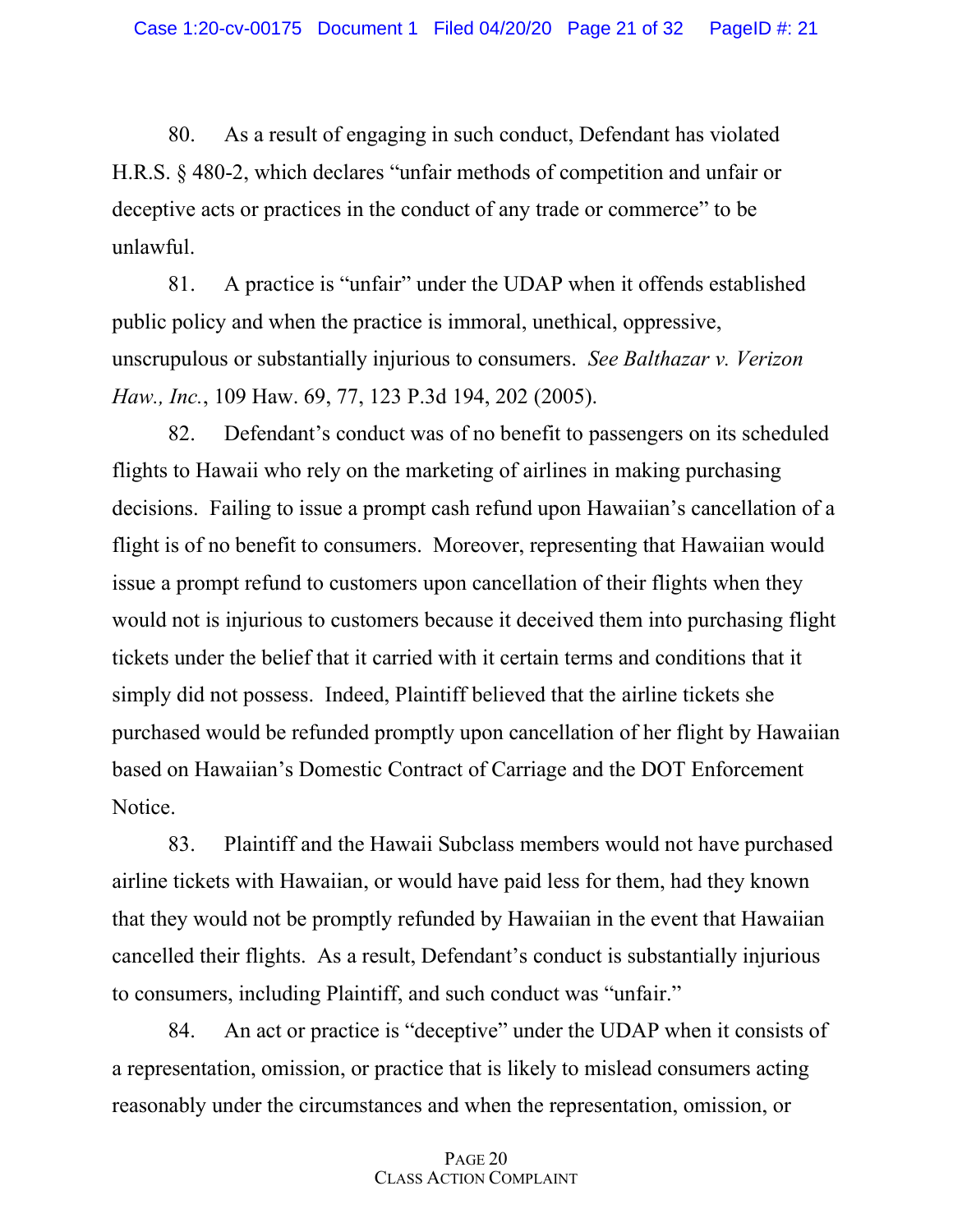practice is material. *See Courbat v. Dahana Ranch, Inc.*, 111 Haw. 254, 262, 141 P.3d 427, 434 (2006). A representation, omission, or practice is considered material if it involves information that is important to consumers and, hence, likely to affect their choice of, or conduct regarding, a product. *See id.* 

85. As alleged herein, Defendant's conduct was deceptive because it had the effect of deceiving consumers into believing that Hawaiian would promptly refund their airline tickets in the event that Hawaiian cancelled their flights. The belief that Hawaiian would promptly refund their airline tickets in the event that Hawaiian cancelled their flights was material because it was important to consumers and influenced Plaintiff's and the Hawaii Subclass members' decision to purchase airline tickets with Hawaiian. Specifically, Plaintiff and the Hawaii Subclass members would not have purchased airline tickets with Hawaiian, or would have paid less for them, had they known that they would not be promptly refunded by Hawaiian in the event that Hawaiian cancelled their flights.

86. Because Defendant – through its advertising of its flights – misled Plaintiff and members of the Hawaii Subclass into believing they would be entitled to a prompt refund in the event that Hawaiian cancelled their flights, and this caused financial injury to customers by inducing purchases that would not have occurred and/or caused them to pay more for airline tickets with Hawaiian than they otherwise would have, Defendant's conduct was and is "deceptive."

87. In sum, each of the elements for a claim brought pursuant to H.R.S. § 480-13 is satisfied, in that: (1) Defendant has violated H.R.S. § 480-2(a) by committing unfair and deceptive business acts and practices, as set forth above, (2) these unfair and deceptive business acts and practices caused Plaintiff and the Hawaii Subclass members financial harm by inducing purchases that would not have occurred and/or caused them to pay more for the airline tickets with Hawaiian than they otherwise would have, (3) damages to Plaintiff and the Hawaii Subclass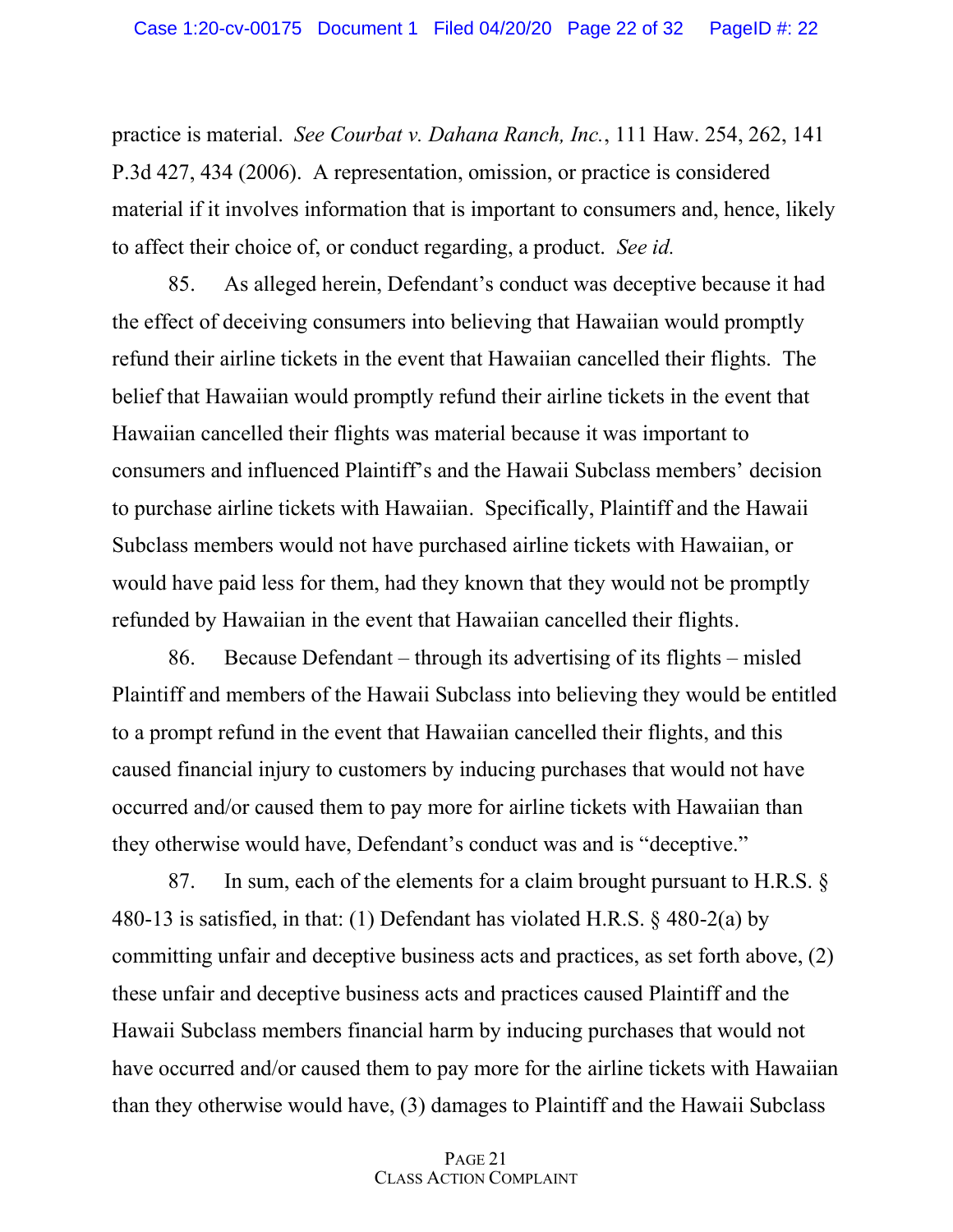members can be proven on class-wide basis, and (4) this action is in the public interest because Defendant's unfair and deceptive business acts and practices have caused harm to all consumers, and Defendant is a merchant that sells the airline tickets for profit.

88. Plaintiff seeks require Defendant to issue prompt refunds to Plaintiff and members of the Hawaii Subclass.

89. Pursuant to H.R.S.  $\S$  480-13(a)(1), Plaintiff also seeks compensatory damages of threefold the damages incurred by herself and the Hawaii Subclass in purchasing the airline tickets from Hawaiian, as well as reasonable attorney's fees together with the costs of suit.

### **COUNT V**

# **Violation of Hawaii's Uniform Deceptive Trade Practices Act H.R.S. § 481A,** *et seq.* **(injunctive relief only)**

90. Plaintiff incorporates by reference and re-alleges herein all paragraphs alleged above.

91. Plaintiff brings this cause of action on behalf of herself and members of the Hawaii Subclass.

92. By committing the acts and practices alleged herein, Defendant has violated Hawaii's Uniform Deceptive Trade Practices Act ("UDTPA"), H.R.S. § 481A, et seq, as to the Hawaii Subclass.

93. Defendant is a "person" under H.R.S. § 481A-2 because it is a corporation.

94. Pursuant to Hawaii's UDTPA, Defendant has engaged in deceptive trade by engaging in the following conduct:

> (a) Representing that goods or services have sponsorship, approval, characteristics, ingredients, uses, benefits, or quantities that they do not have. *See* H.R.S. § 481A-3(a)(5). Defendant has

### PAGE 22 CLASS ACTION COMPLAINT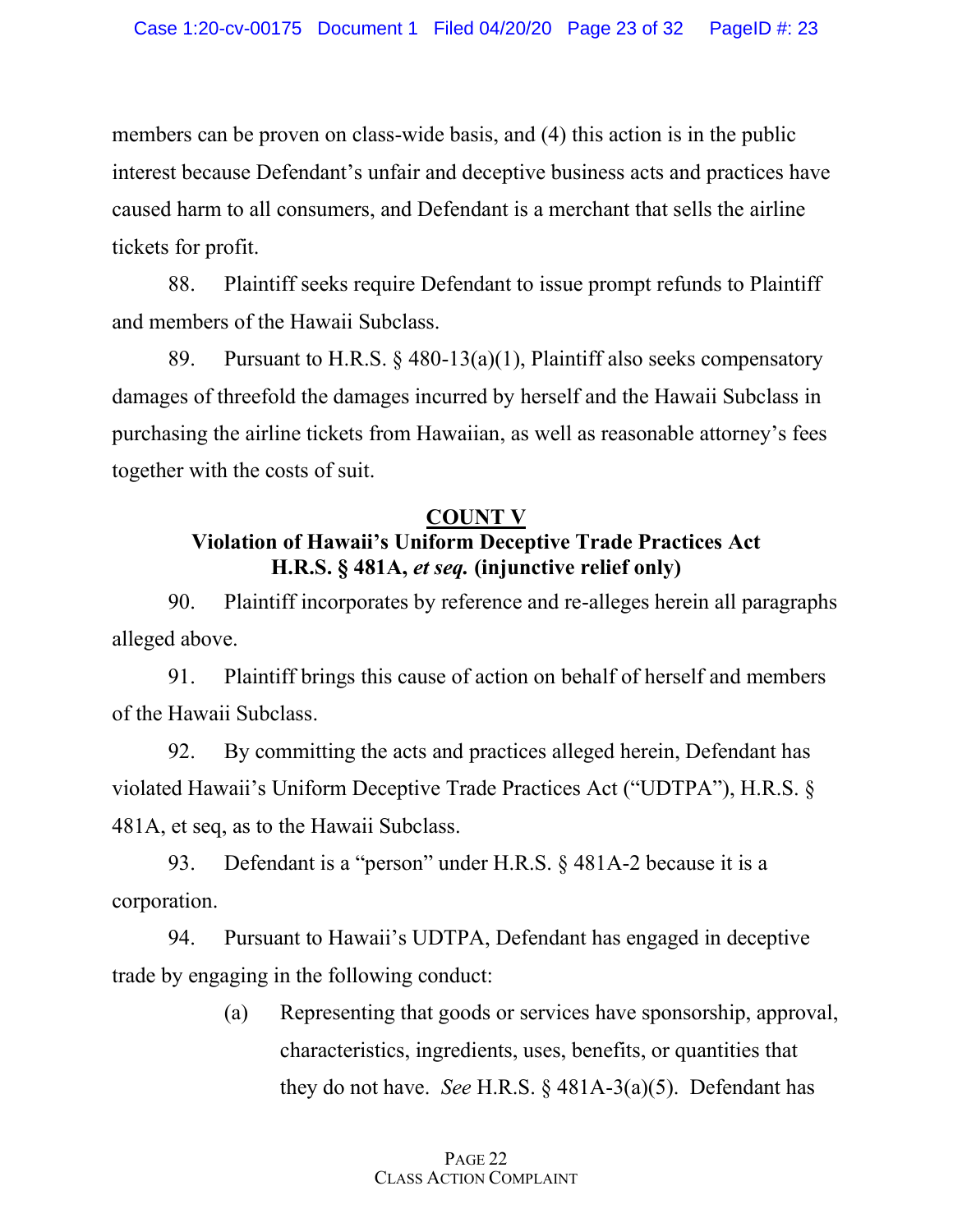represented that it will promptly refund a passenger's airline tickets when Defendant cancels the passenger's flight, when Defendant would not;

- (b) Representing that goods or services are of a particular standard, quality, or grade, or that goods are of a particular style or model, if they are of another. *See* H.R.S. § 481A-3(a)(7). Defendant has represented that it will promptly refund a passenger's airline tickets when Defendant cancels the passenger's flight, when Defendant would not;
- (c) Engaging in any other conduct which similarly creates a likelihood of confusion or of misunderstanding. *See* H.R.S. § 481A-3(a)(7). Defendant Domestic Contract of Carriage and DOT Enforcement Notice represented that Defendant will promptly refund a passenger's airline tickets when Defendant cancels the passenger's flight, when Defendant would not; and
- (d) Advertising goods or services with the intent not to sell them as advertised. *See* H.R.S. § 481A-3(a)(7). Defendant has represented that it will promptly refund a passenger's airline tickets when Defendant cancels the passenger's flight, when Defendant would not.

95. At all relevant times, Defendant has known or reasonably should have known that it would not prompty issue refunds upon cancellation of a flight, and that Plaintiff and other members of the Hawaii Subclass would reasonably and justifiably rely on the packaging and other advertisements in purchasing the airline tickets from Hawaii.

96. Plaintiff and members of the Hawaii Subclass have reasonably and justifiably relied on Defendant's misleading, and fraudulent conduct when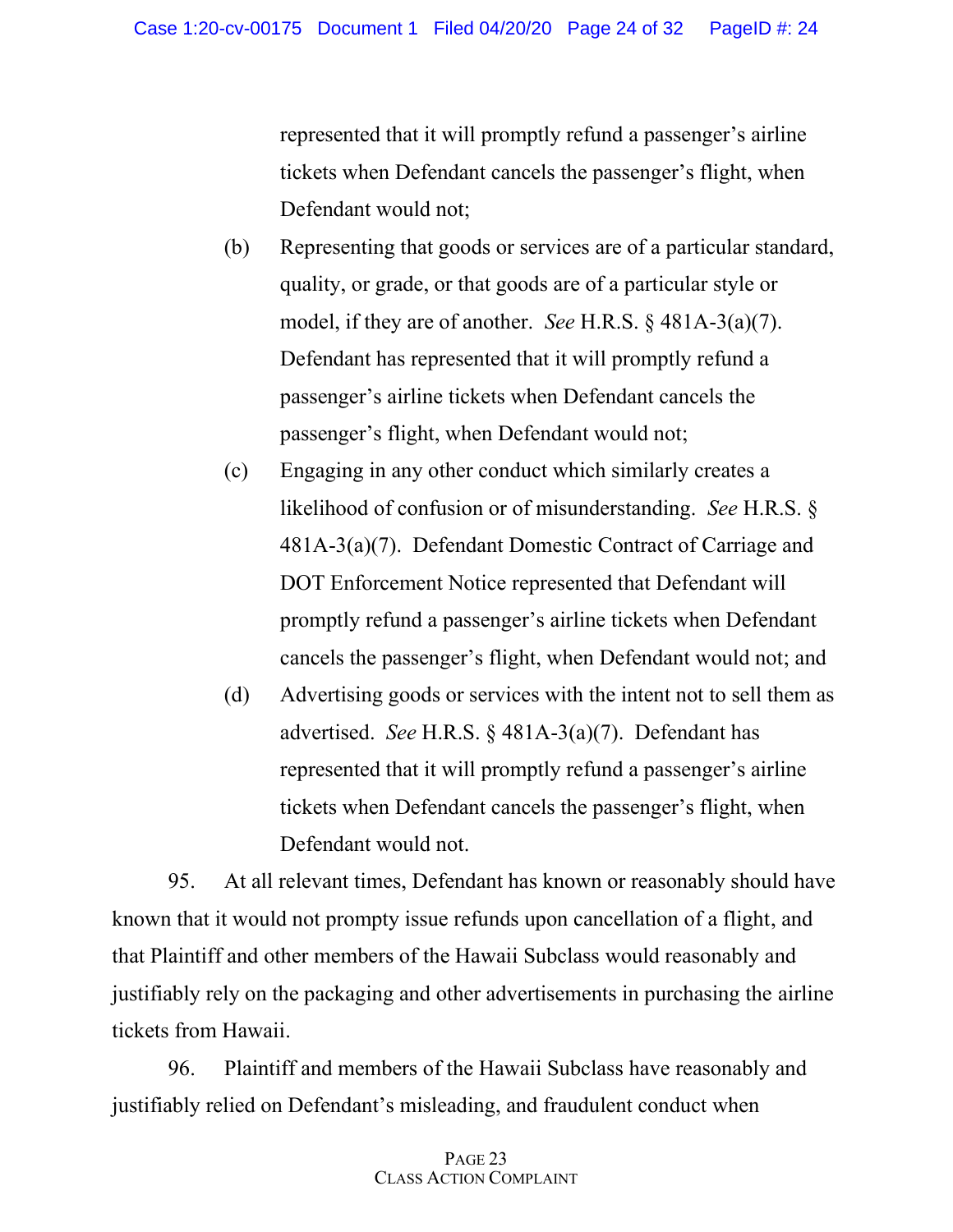purchasing the airline tickets from Hawaiian. With respect to Plaintiff's purchases, Plaintiff reasonably believed that the airline tickets from Hawaiian would be promptly refunded in the event Hawaiian cancelled her flight. Plaintiff's belief in this regard was reasonable because of the terms and conditions in Hawaiian's Domestic Contract of Carriage and the DOT Enforcement Notice. Plaintiff would not have made this purchase, or would have paid less for the airline tickets from Hawaiian, had she known that the Airline tickets from Hawaiian would not be promptly refunded in the event of a cancellation by Hawaiian. The same is true for members of the Hawaii Subclass.

97. Moreover, based on the materiality of Defendant's deceptive and misleading conduct, reliance on such conduct as a material reason for the decision to purchase the products may be presumed or inferred for Plaintiff and members of the Hawaii Subclass.

98. Under H.R.S. § 481A-4, Plaintiff and members of the Hawaii Subclass are seeking injunctive relief, preventing Defendant from continuing to engage in the wrongful acts and unfair and unlawful business practices described herein. Plaintiff also seeks attorneys' fees and costs and all other remedies this Court deems proper pursuant to H.R.S. § 481A-4.

# **COUNT VI Violation of Hawaii's False Advertising Law H.R.S. § 708-871,** *et seq.*

99. Plaintiff incorporates by reference and re-alleges herein all paragraphs alleged above.

100. Plaintiff brings this cause of action on behalf of herself and members of the Hawaii Subclass.

101. Hawaii's False Advertising Law ("FAL") provides that:

### PAGE 24 CLASS ACTION COMPLAINT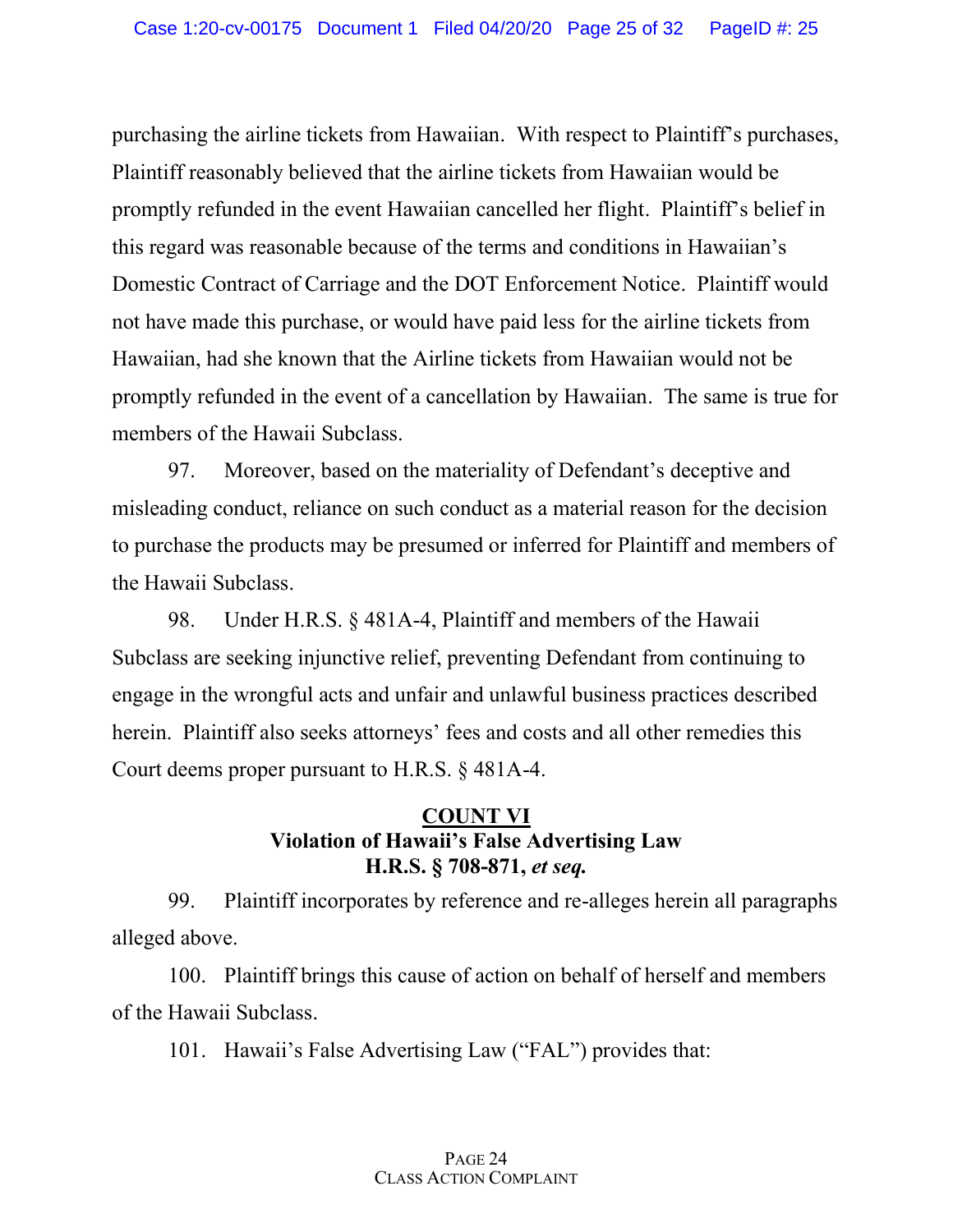A person commits the offense of false advertising if, in connection with the promotion of the sale of property or services, the person knowingly or recklessly makes or causes to be made a false or misleading statement in any advertisement addressed to the public or to a substantial number of persons.

H.R.S. § 708-871.

102. Defendant has knowingly and recklessly made false and misleading statements to the public, including Plaintiff and members of the Hawaii Subclass, through Defendant's deceptive marketing, that the airline tickets from Hawaiian would be promptly refunded upon cancellation of flights by Hawaiian. Defendant's representations were misleading because would not promptly refund flight tickets upon cancellation of the flights. Because Defendant has disseminated misleading information regarding the airline tickets from Hawaiian, and Defendant knows, knew, or should have known through the exercise of reasonable care that

the representation was misleading, Defendant has violated the FAL.

103. Furthermore, Defendant knows, knew or should have known through the exercise of reasonable care that such representation was unauthorized and misleading.

104. As a result of Defendant's false advertising, Defendant has fraudulently obtained money from Plaintiff and members of the Hawaii Subclass.

105. Plaintiff requests that this Court cause Defendant to restore this fraudulently obtained money to Plaintiff and members of the Hawaii Subclass, to disgorge the profits Defendant made on these transactions, and to enjoin Defendant from violating the FAL or violating it in the same fashion in the future as discussed herein. Otherwise, Plaintiff and members of the Hawaii Subclass may be irreparably harmed and/or denied an effective and complete remedy if such an order is not granted.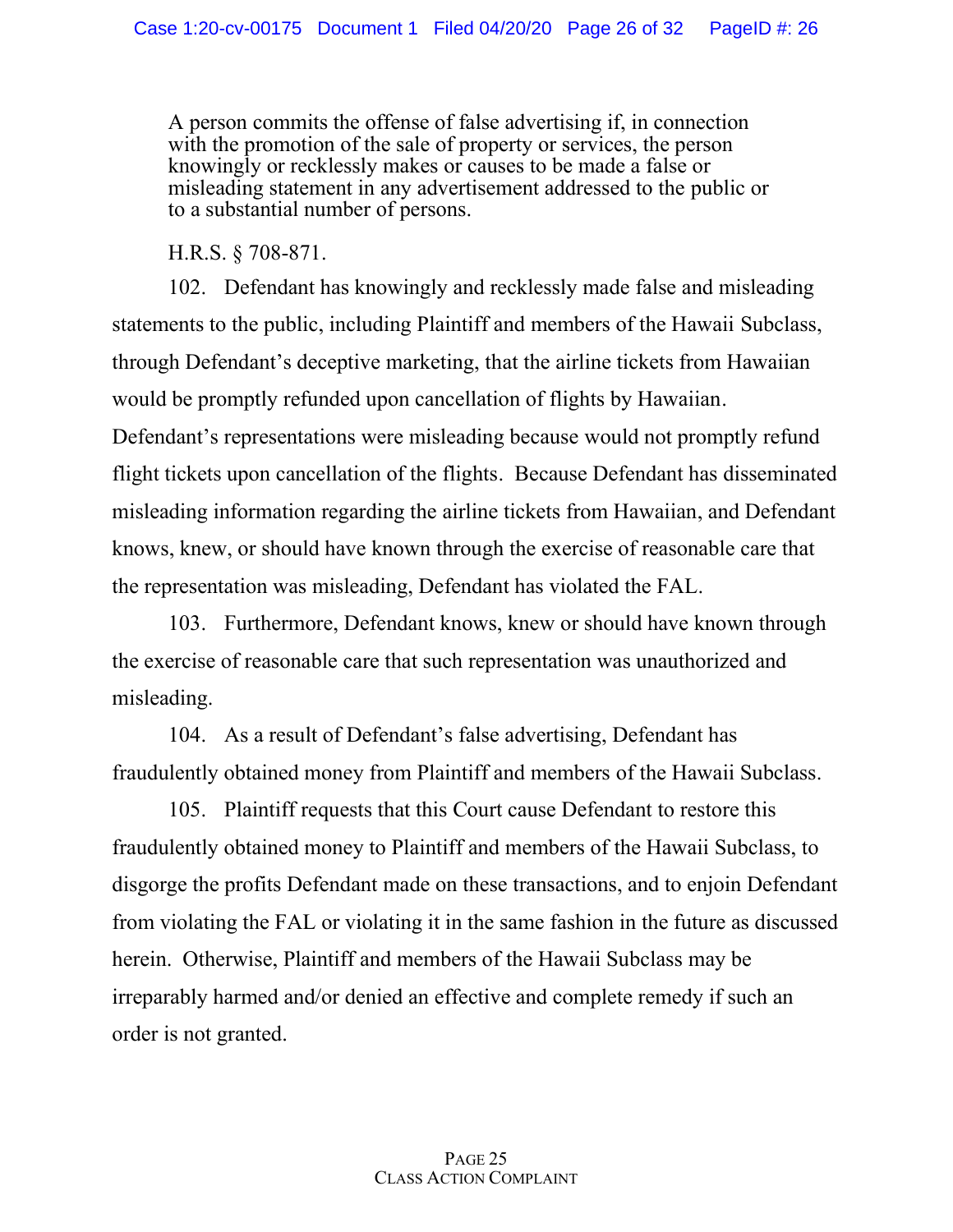# **COUNT VII Unjust Enrichment**

106. Plaintiff incorporates and realleges each preceding paragraph as though fully set forth herein.

107. Plaintiff brings this claim on behalf of herself and members of the Class and Subclasses.

108. Plaintiff and the Class and Subclasses conferred a benefit on Defendant in the form of monies paid to purchase airline tickets for flights that were later cancelled or subject to a significant schedule change by Hawaiian.

109. Defendant has knowledge of these benefits.

110. Defendant voluntarily accepted and retained this benefit. Defendant voluntarily retained the benefit of the purchase price of the tickets in addition to consequential damages resulting from the cancelation (such as the customer having to cancel the return flight).

111. Because this benefit was obtained unlawfully, namely by selling airline tickets for flights that were later cancelled by Hawaiian, it would be unjust and inequitable for the Defendant to retain it without paying the value thereof.

# **COUNT VIII Conversion**

112. Plaintiff incorporates and realleges each preceding paragraph as though fully set forth herein.

113. Plaintiff brings this claim individually and on behalf of the members of the Class and Subclasses against Defendant.

114. Plaintiff and members of the Class and Subclasses have an ownership right to the monies paid for the tickets for cancelled flights sold by Defendant, as well as for the consequential damages resulting therefrom.

115. Defendant has wrongly asserted dominion over the payments illegally diverted to them for the cancelled flights, and consequential damages resulting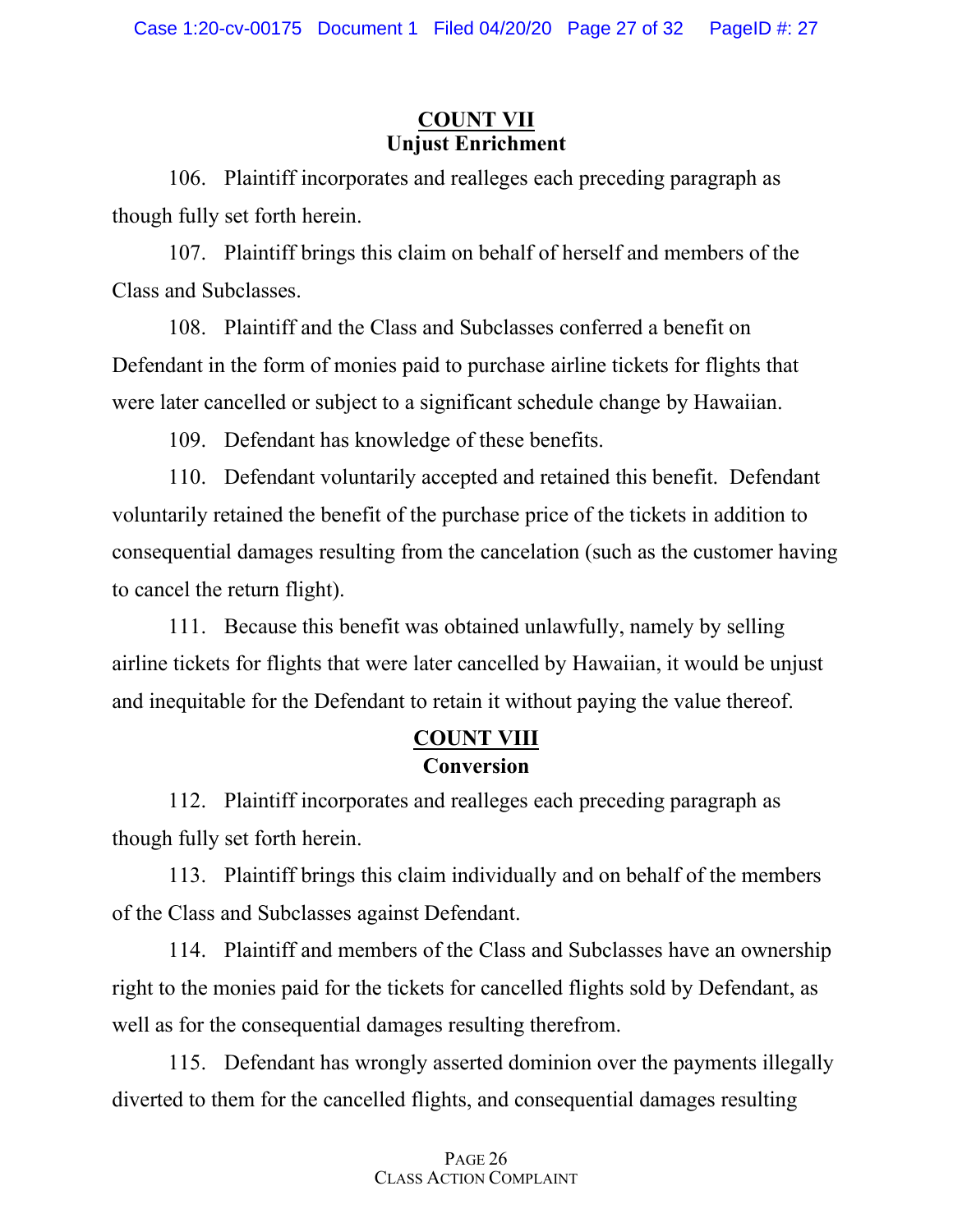therefrom. Defendant has done so every time that Plaintiff and members of the Class and Subclasses paid to purchase a ticket for a flight that was later cancelled or subject to a significant schedule change by Hawaiian.

116. As a direct and proximate cause of Defendant's conversion, Plaintiff and members of the Class and Subclasses suffered damages in the amount of the payments made for each time they purchased a ticket for a flight that was cancelled or subject to a significant schedule change by Hawaiian, and in the amount of consequential damages resulting therefrom.

### **COUNT IX Fraud**

117. Plaintiff incorporates and realleges each preceding paragraph as though fully set forth herein.

118. Plaintiff brings this claim on behalf of herself and members of the Class and Subclasses.

119. As discussed above, Defendant falsely misrepresented that costs paid for cancelled flights would be refunded. Despite these representations, Defendant failed to refund moneys paid by Plaintiff and members of the Class and Subclasses.

120. Defendant knew they would not reimburse customers for cancelled flights, but nevertheless continued to make knowingly false representations about refunds. In short, the false and misleading representations and omissions were made with knowledge of their falsehood.

121. The false and misleading representations and omissions were made by Defendant, upon which Plaintiff and members of the Class and Subclasses reasonably and justifiably relied, and were intended to induce and actually induced Plaintiff and members of the Class and Subclasses to purchase airline tickets from Defendant.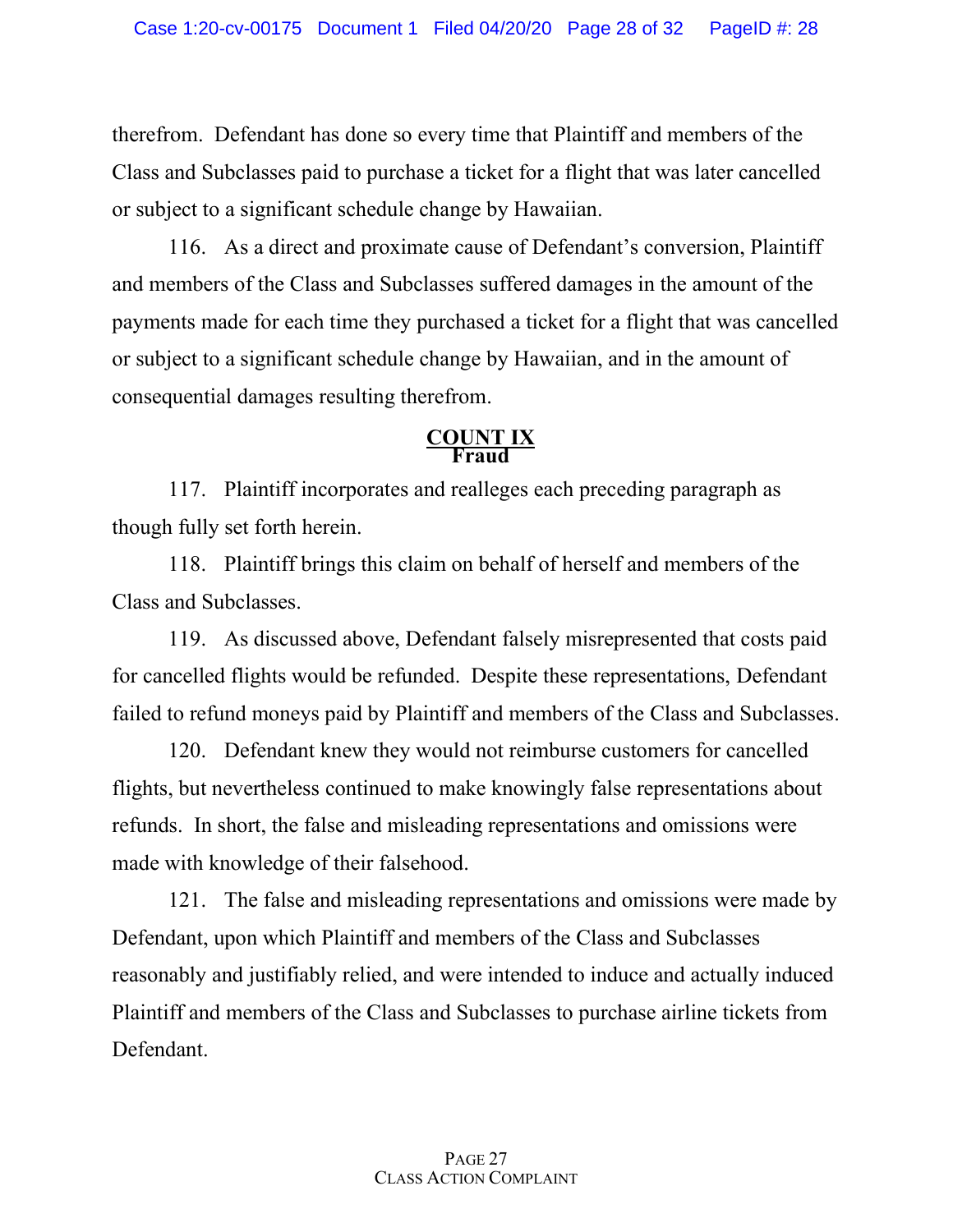122. The fraudulent actions of Defendant caused damage to Plaintiff and members of the Class and Subclasses, who are entitled to damages and other legal and equitable relief as a result.

123. As a result of Defendant's willful and malicious conduct, punitive damages are warranted.

### **COUNT X Breach of Contract**

124. Plaintiff incorporates and realleges each preceding paragraph as though fully set forth herein.

125. Plaintiff brings this claim on behalf of herself and members of the Class and Subclasses.

126. Defendant entered into contracts with Plaintiff and members of the Class to provide services in the form of flights in exchange for a set amount of money.

127. Defendant has breached these contracts by retaining Plaintiff and Class members' ticket prices while not providing flight services.

128. Plaintiff and members of the Class have suffered an injury through the payment of money for tickets while not receiving services in return.

### **COUNT XI Money Had and Received**

129. Plaintiff hereby incorporates by reference the allegations contained in all preceding paragraphs of this complaint.

130. Plaintiff brings this claim individually and on behalf of the members of the proposed Class and Subclasses against Defendant.

131. Defendant received money in the form of airline ticket fees that was intended to be used for the benefit of Plaintiff and the Class and Subclasses.

132. Those airline ticket fees were not used for the benefit of Plaintiff and the Class and Subclasses, and Defendant has not given back or refunded the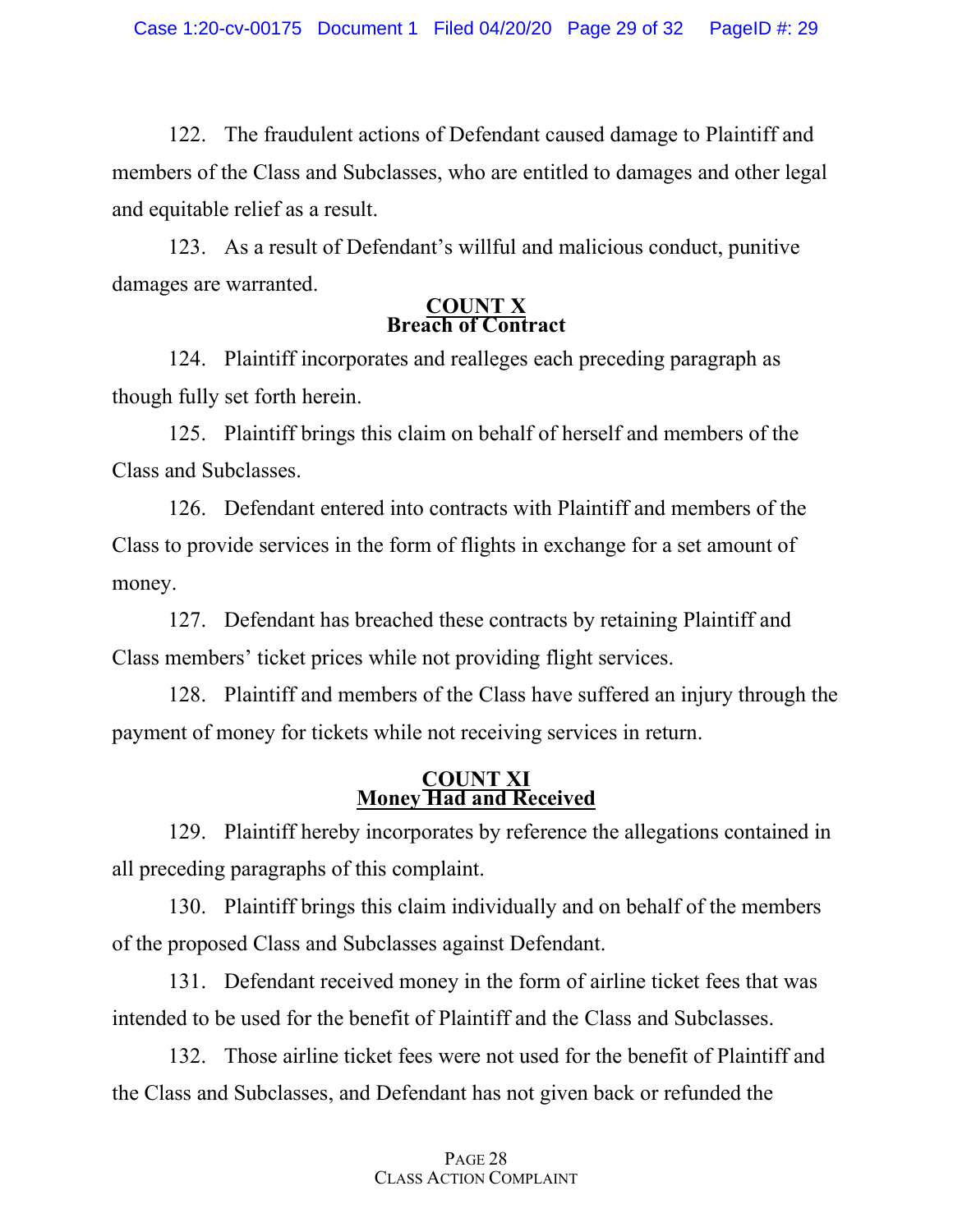wrongfully obtained money and airline ticket fees to Plaintiff and the Class and Subclasses.

133. Defendant obtained roughly money in the form of airline ticket fees that was intended to be used to provide flights for Plaintiff and the Class and Subclasseses. However, Defendant has retained all of the airline ticket fees while cancelling its flights that Plaintiff and members of the Class and Subclasseses were supposed to be passengers on.

# **PRAYER FOR RELIEF**

WHEREFORE, Plaintiff respectfully requests, individually and on behalf of the alleged Class and Subclasses, that the Court enter judgment in their favor and against Defendant as follows:

- (a) An Order certifying the proposed Class and Subclasses and appointing Plaintiff and her Counsel to represent the Class and Subclasses;
- (b) An Order requiring Defendant to immediately issue refunds to Plaintiff and members of the Class and Subclasses for the cost of cancelled tickets, any cancellation fees, and consequential damages resulting therefrom;
- (c) An Order of disgorgement of wrongfully obtained profits;
- (d) An award of compensatory, statutory, and punitive damages, in an amount to be determined;
- (e) An award of reasonable attorneys' fees costs and litigation expenses, as allowable by law;
- (f) Interest on all amounts awarded, as allowed by law; and
- (g) Such other and further relief as this Court may deem just and proper.

# **DEMAND FOR JURY TRIAL**

Plaintiff demands a trial by jury on all issues so triable.